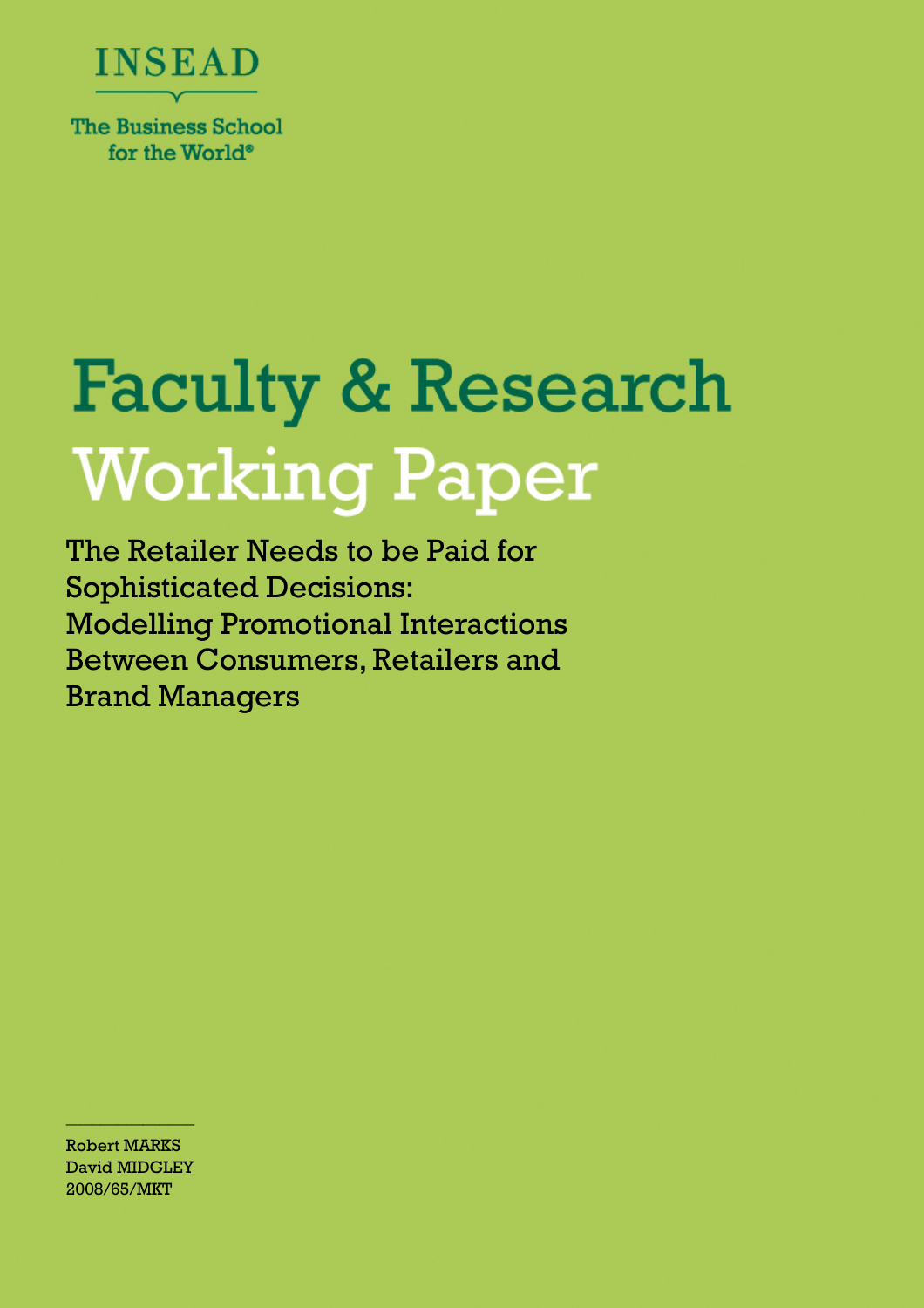## **The Retailer Needs to be Paid for Sophisticated Decisions:**

# **Modelling Promotional Interactions Between Consumers, Retailers**

## **and Brand Managers**

Robert Marks\*

David F. Midgley\*\*

**July 2008** 

#### **Acknowledgements**

The authors acknowledge financial support from the AGSM and INSEAD and would like to thank Information Resources, Incorporated for the data and Peter McBurney, University of Liverpool for helpful comments on an earlier version of this paper.

- \* Professor of Economics at Australian Graduate School of Management, University of New South Wales, Sydney Australia Ph: +61 (0)2 9931-9271 Email: bobm@agsm.edu.au
- \*\* Professor of Marketing at INSEAD, Boulevard de Constance 77305 Fontainebleau, France Ph: +33 (0)1 60 71 26 38 Email: david.midgley@insead.edu

A working paper in the INSEAD Working Paper Series is intended as a means whereby a faculty researcher's thoughts and findings may be communicated to interested readers. The paper should be considered preliminary in nature and may require revision.

Printed at INSEAD, Fontainebleau, France. Kindly do not reproduce or circulate without permission.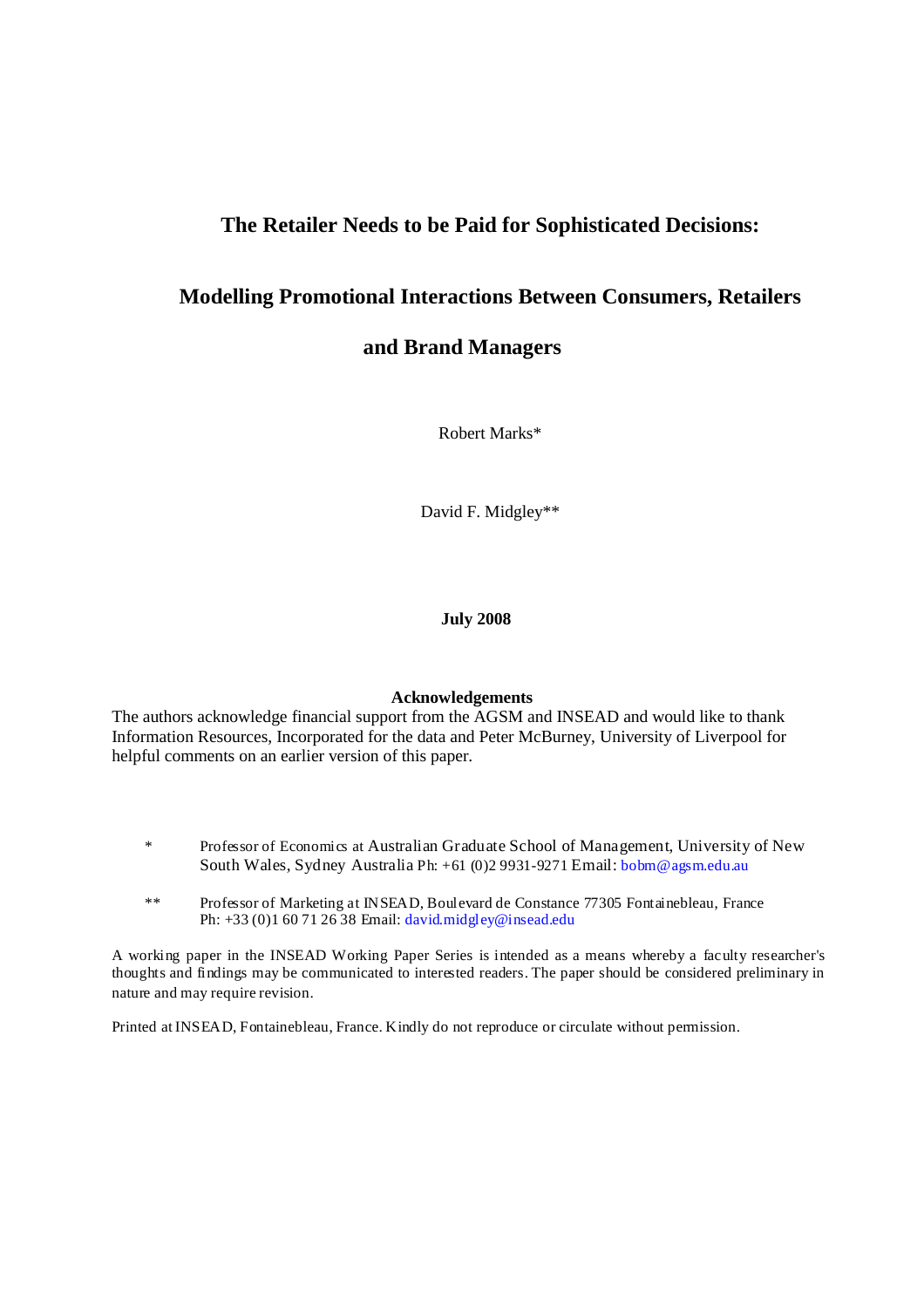#### **Abstract**

Competition among brands that sell through a supermarket chain is a repeated moderated oligopoly, where the retailer moderates brand competition by choosing the store promotions that consumers see each week. The interactions between consumers, retailers and brand managers are complex, with each having different goals and constraints. Here we use regression and Genetic Algorithm techniques to model these interactions. Our goal is to address an important question in the literature; specifically whether the retailer gains positive returns through more sophisticated moderation. In doing so, we draw on work in economics showing that unsophisticated or Zero-Intelligence (ZI) agents can often replicate real-world outcomes. Hence we posit and test three levels of retailer sophistication—ZI, naïve and sophisticated—bringing a novel perspective to this important topic.

We find that, although the behavior of brand managers is more realistic with the sophisticated retailer, on average the category volumes are lower than with either of the naïve or ZI retailer. The dominant brand, however, does benefit with the sophisticated retailer, by preserving its profits and reducing those of its competitors. We speculate that the retailer either receives adequate sidepayments from the dominant brand or there are sufficient spin-off benefits in other categories to compensate the retailer for the loss of volume in the focal category.

*Keywords:* store promotions, retailer behavior, Genetic Algorithm, zero-intelligence agents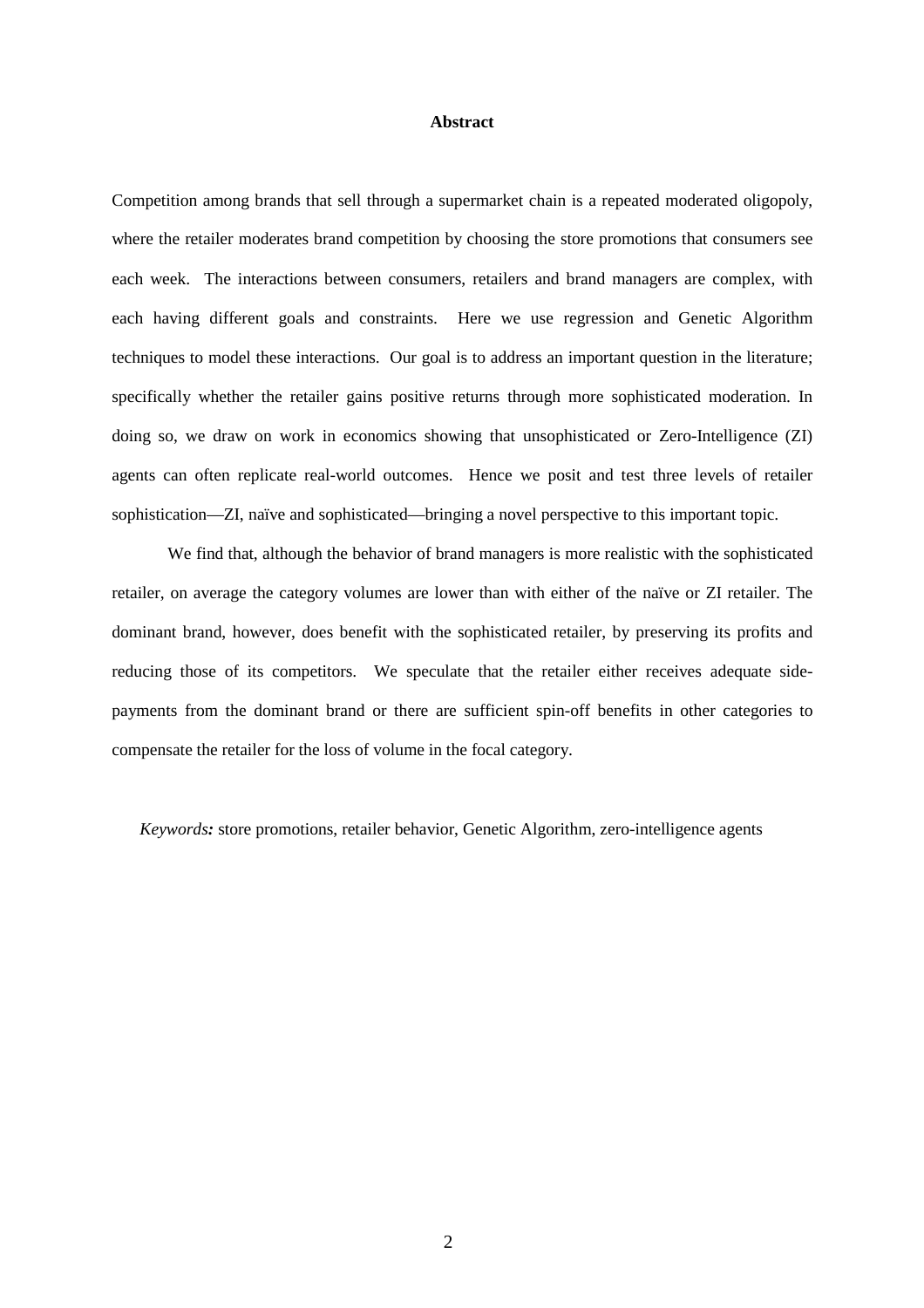#### **1. Introduction**

The profit-maximizing strategies of economic agents operating in perfectly competitive markets — in which there are many buyers and sellers, each of which is a price taker — are well known. So are the strategies for pure monopoly (or monopsony). In contrast, the strategies for agents operating in oligopolistic markets, with few sellers offering close substitutes for sale to many buyers, are less clear. There are many Nash equilibria among the sellers in an oligopoly, the simplest of which are the Cournot (quantity) and the Bertrand (price). Yet, oligopolies are more common in reality than monopolies or perfect competition, and appropriate strategies for oligopolists therefore of greater interest to both scholars and managers.

Our paper continues a program of research into such oligopolies. In particular, we study the repeated interactions between small numbers of sellers in a retail market for ground coffee. In published work we have previously sought strategies for each seller that improves their brand's weekly profits compared with historical results for an actual market. Here the brand managers use several marketing instruments to encourage sales: price, coupons, aisle displays, and advertising in the retailer's newspaper. An important characteristic of these real-world markets is *asymmetry*  (Carpenter, Cooper, Hanssens and Midgley 1988). Brands have different costs of production, they hold different positions in the market, and consumers react differently to their marketing instruments. Our approach has been to use econometric models of consumer response to marketing instruments, bit-string agents modeling the decisions of brand managers and the Genetic Algorithm (GA) to adapt these agents to consumer response. By analyzing the behavior of these agents, and by contrasting it with historical brand behavior, we use the GA to explore agent learning in a more realistic setting than is available for closed-form solutions to oligopoly behavior.

In previous papers (Midgley, Marks and Cooper 1997, Marks, Midgley and Cooper 2006), however, we largely ignored the role of the retailer — here, a supermarket chain with many branches — in the interaction between brands and consumers. The only role we allowed the retailer previously was to enforce a policy commonly seen in such supermarket chains, namely that only one brand can run a store promotion in a category in any week and only for one week.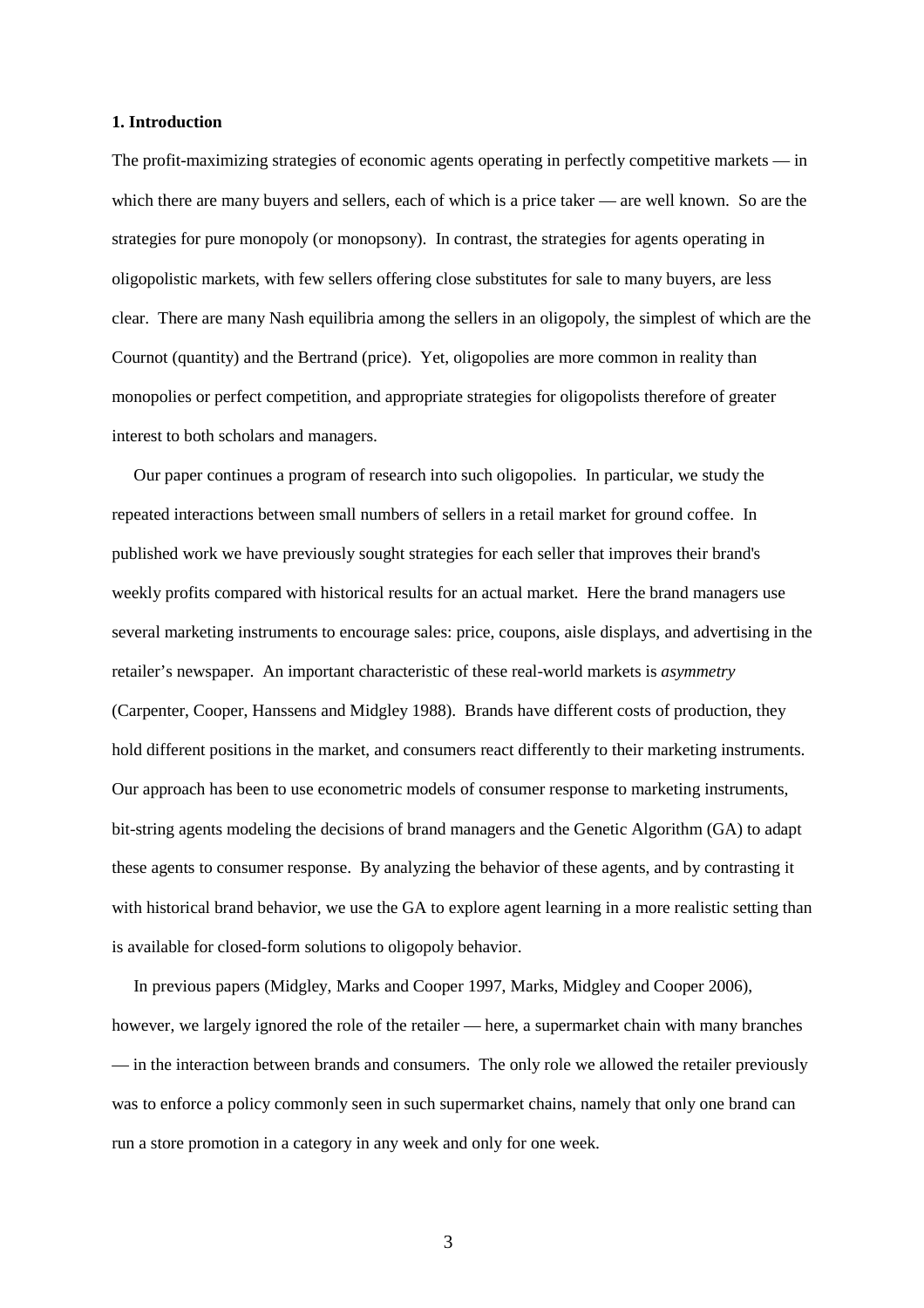In contrast, in this paper we allow the retailer to be an *active moderator* of the rivalry among the brands, as it attempts to maximize its profit too. Now, it could rightly be argued the retailer's focus is on the total profit it makes from the category, not just from one or more brands. But, because of the asymmetry mentioned above, this total category profit turns out to be dependent on which brand promotes when and to what extent. Furthermore, in some categories *advertised* promotion of a prominent brand can attract shoppers to the store and, because people usually buy in several categories when they shop, have broader impact on that store's sales. Seen from that perspective, store promotions are also a means of competing with rival chains. Overall, the retailer has good reason to exercise care in choosing which promotions run in any week. In ignoring this choice, our previous models had an important limitation.

There are two streams of marketing literature that address the role of the retailer and which shed light on how they might go about choosing store promotions. One literature is primarily empirical, the other more analytical and game-theoretic. But these literatures present something of a paradox. The empirical literature suggests that the retailer's choice is made simply, often only looking at the focal brand and two or three promotional variables. In contrast the analytical literature suggests attention to greater numbers of brands and variables—as in category management—would produce benefits. Furthermore, the empirical literature suggests that store promotions are often disadvantageous to the retailer but the two literatures disagree on whether side payments can compensate for this. The empirical literature finds little scope for side payments but the analytical literature argues they are optimal. Thus incorporating the retailer's choice of promotions into our models might also help resolve this paradox, especially as our approach incorporates both empirical and analytical aspects. But the question remains how sophisticated need this choice be?

Here an important contribution from economics needs to be incorporated into the store promotion literature. Gode & Sunder (1993) discovered that a continuous double auction market of trading agents with virtually *no rationality* still approximates the equilibrium price. Since their discovery there has been an increasing awareness that allocative efficiency might well be an emergent characteristic of the market, rather than the result of sophisticated decision-making by agents. Researchers have begun to explore what elements of a market are necessary for this emergence. Such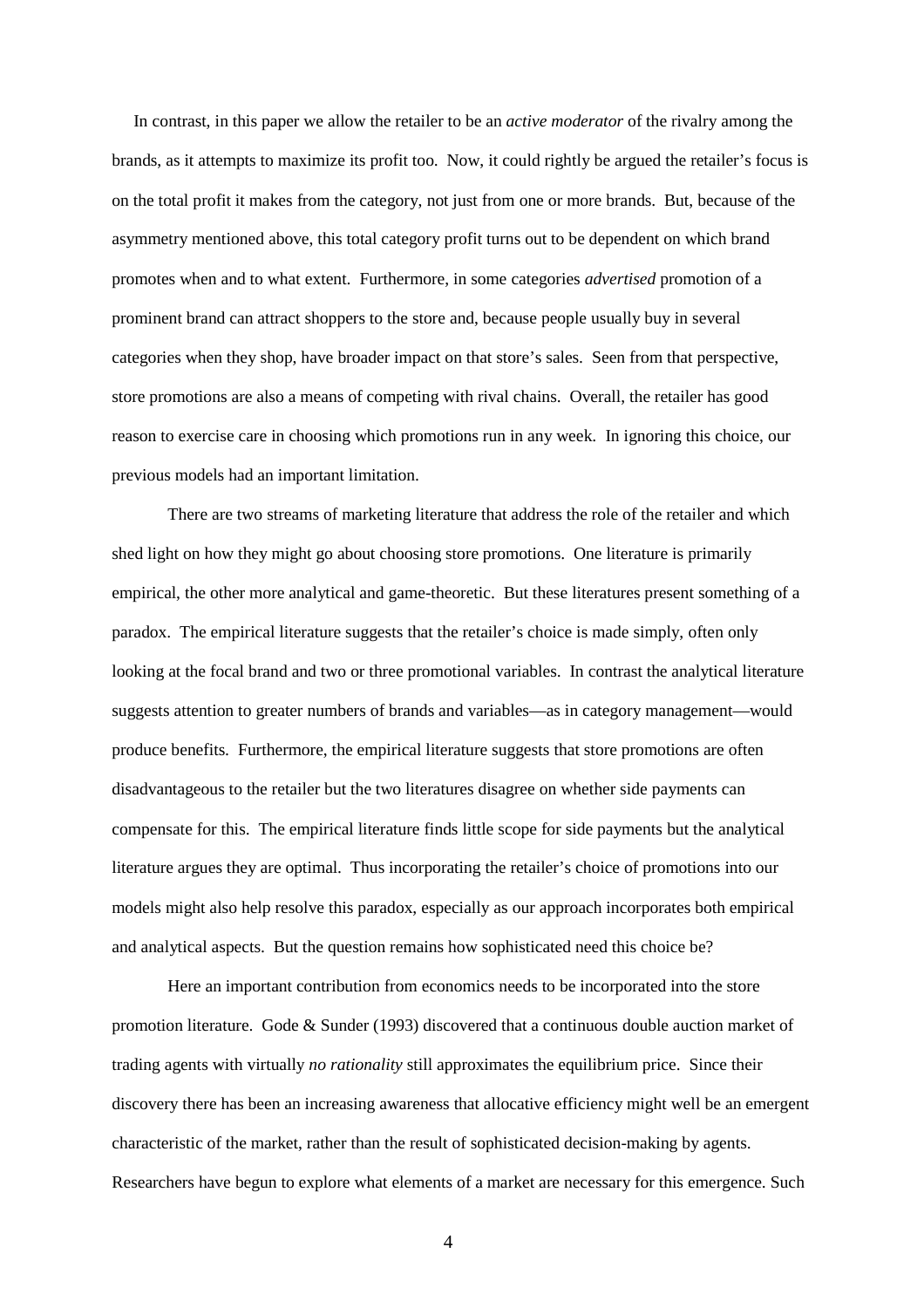explorations would not have been possible without the tool of computer simulation, to conduct what-if experiments, and the use of so-called Zero Intelligence agents, thus separating the market from the unobservable goals of human traders.

Following these ideas, we explore the moderation of an iterated oligopoly of coffee brands vying for revenues and profits in the supermarket. The moderation occurs because the supermarket is not a neutral party, but wishes to harness the brand rivalry to improve its profits too. In this paper we posit and test three levels of moderation by the retailer: (1) zero-intelligence decision-making, (2) naïve decision-making and (3) sophisticated decision-making, as discussed below.

#### *A. Zero-Intelligence Retailers*

Our ZI (stochastic-choice) retailers are not new in concept, although they have not been applied to a retail model before. ZI traders were first assumed by Gode and Sunder (1993) and have also been used in computer science (e.g. Cliff 2001). An extensive discussion of ZI traders can be found in Duffy (2006). An important finding is that in some settings these ZI traders outperform human traders. Here we use them as a base case to compare with other levels of moderation. If two or more brands offer to promote in the same week, the supermarket chain's choice is made by a simple coin toss, or equivalent.

#### *B. Naïve Retailers*

Our naïve retailers are more novel. They represent a supermarket chain which chooses between brand promotions simply from the price discount proposed in any week, the type of promotion and the proportion of stores in the chain that will run the promotion. Naïve retailers ignore asymmetries between brands: they assume an average impact; ignoring the fact that one brand may have twice the promotional impact of another. In defense of what may seem extreme naivety, please note that supermarket decision-makers deal with thousands of product categories, each category with several brands and sizes, all of which may differ in promotional impact. How much knowledge can they have of brand asymmetries in any one category?

#### *C. Sophisticated Retailer*

Finally, and in contrast to the ZI and naïve retailers, our sophisticated chains thoroughly understand the coffee category, including asymmetries across brands and types of promotion and consumer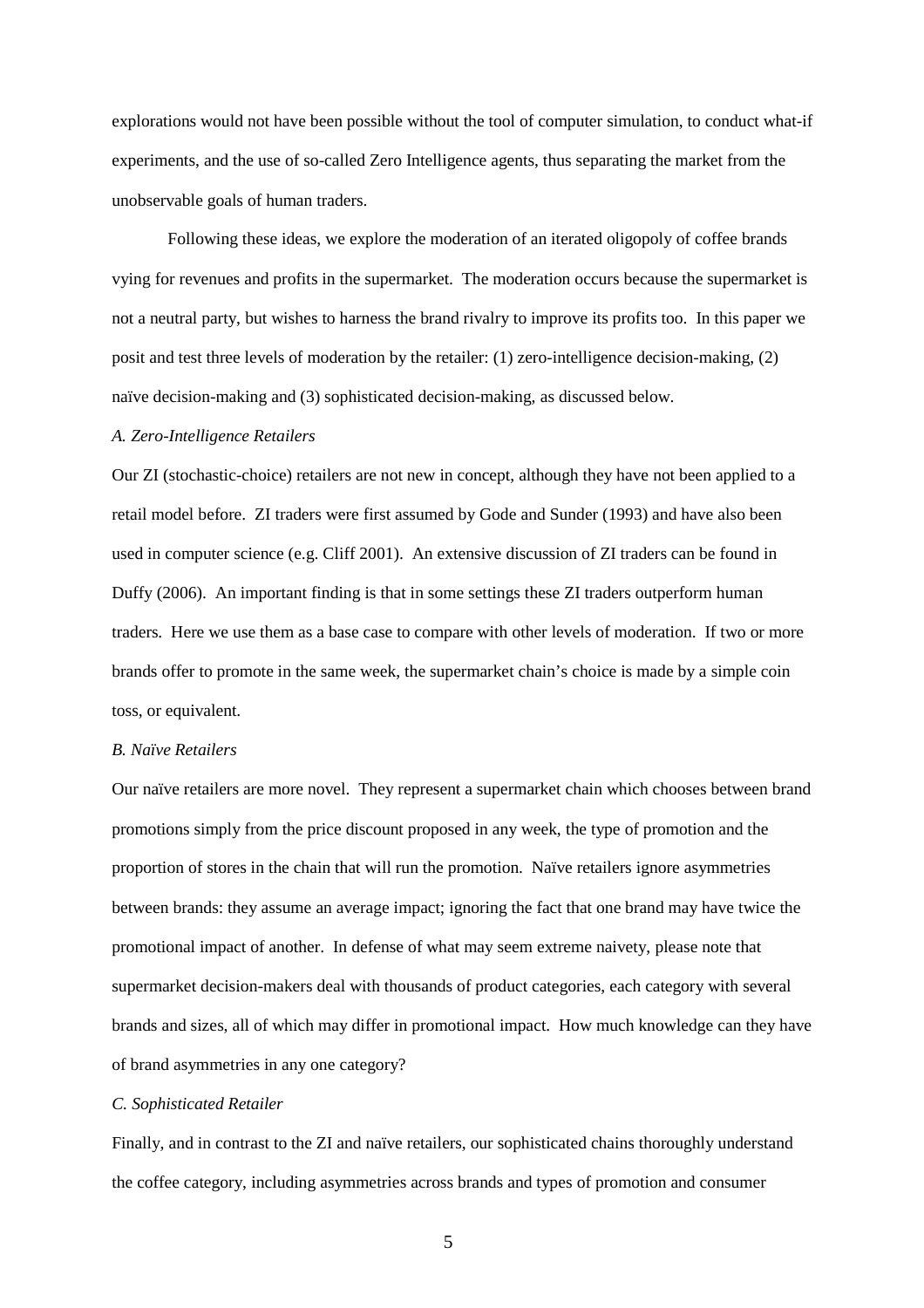stockpiling. Our sophisticated retailers also have some knowledge of events in competing supermarket chains. All in all, this represents a retailer whose analysts have thoroughly studied the coffee category using time series data and econometric techniques. Such retailers exist, although they are not perhaps typical.

#### *D. Our Hypotheses and Preview of Results*

In our discussion of retail moderation, there is a hypothesized hierarchy of increasing performance, from ZI to naïve to sophisticate. Despite these expectations, we find that ZI retailers perform well. They did in the financial trading case too, but nonetheless we were surprised, given our different setting. The other striking results are threefold. (1) Sophisticated retail moderation lowers category volume and brand profits (except for the leading brand); (2) but results in much more realistic behavior for our brand-agents compared with real managers; and (3) because of brand asymmetries, these brand-agents evolve to avoid head-to-head competition for the retailer's choice.

#### *E. Structure of the Paper*

In the next section we briefly review the marketing literature on promotions and side payments and also our own prior work. Then we show how we develop and implement the naïve and sophisticated retailer models, outline the literature on ZI agents and formulate our hypotheses. Then, in the methodology section, we present our Monte Carlo approach, the range of experiments that we ran, and show how we analyze the results of these experiments. Finally, we present the results of these analyses, discuss these in more depth, and close with our conclusions and suggestions for further work.

#### **2. Prior Work**

#### *A. The Store Promotion Literature*

Store promotions, particularly in supermarkets, are a major topic in the marketing literature. But it is fair to say that historically more attention has been paid to their effects on consumer demand (brand switching, purchase acceleration, etc.) than to supply-side issues, especially those concerning retailers. For example, using the same product category as does this paper, Gupta (1988) finds that 84% of the impact of a price promotion is due to brand switching and 16% to purchase acceleration. Other authors such as Bucklin, Gupta and Siddarth (1998), Bell, Chiang and Padmanabhan (1999) and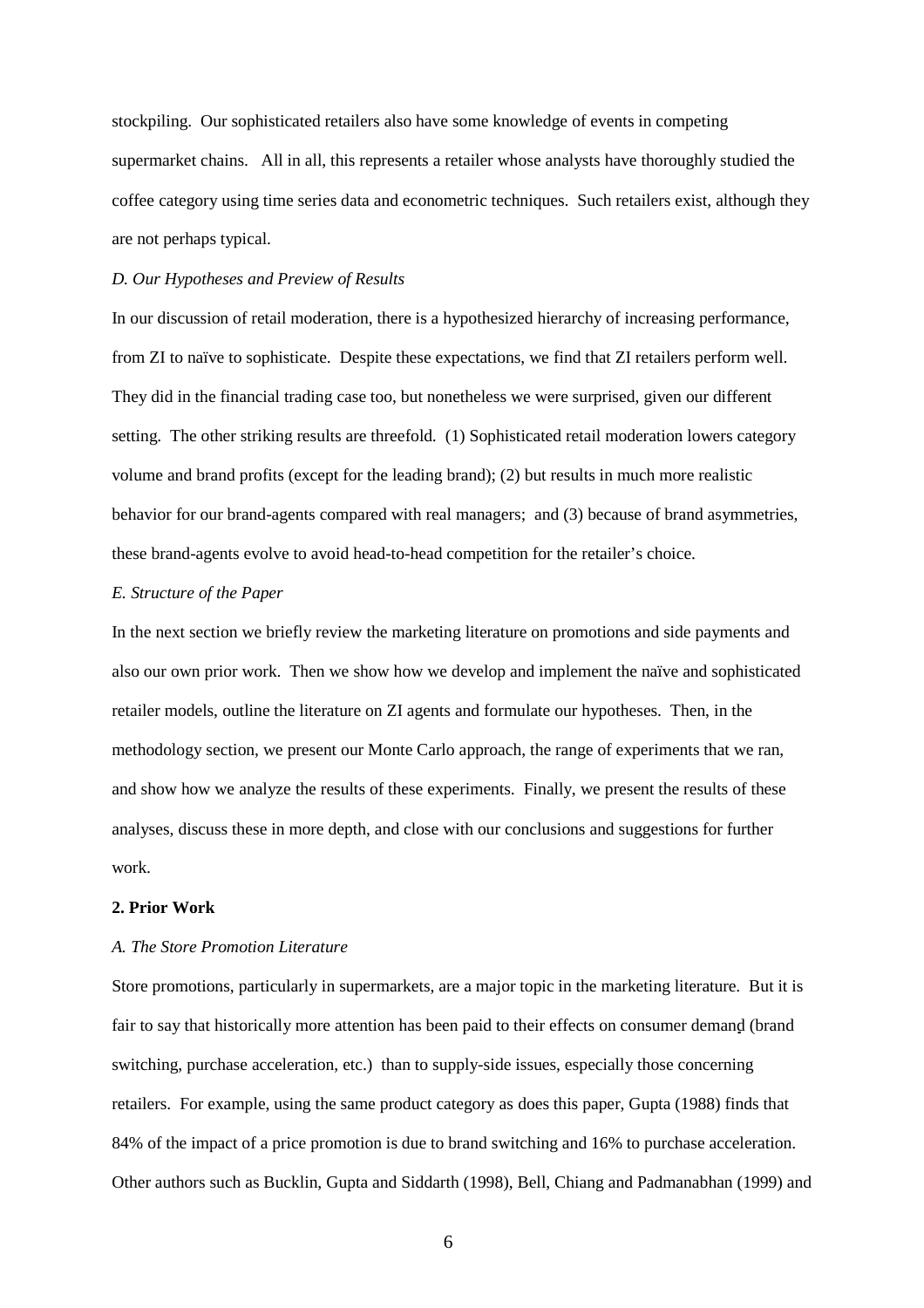Pauwels, Hanssens and Siddarth (2002) have replicated these findings across multiple product categories, although noting that there are large differences between categories. Bell, Chiang and Padmanabhan show that these differences relate systematically to category-specific factors such as necessity, share of consumer budget, brand assortment, etc. Neslin (2001) provides a review of this literature.

More recently, the focus has switched, in part, to the short- and long-term effects of promotions. Authors such as Nijs, Dekimpe, Steenkamp and Hanssens (2001) and Pauwels, Hanssens and Siddarth (2002) have shown that, in general, promotions neither generate long-term benefits to the promoting brand nor do it any permanent damage. But here too most studies look at *consumer demand* and not brand or retailer *revenue* or *profits*. And few examine cross-category effects between complements or substitutes for the focal category (Kamakura and Kang 2007). Thus empirical knowledge on the economics of promotions is largely limited to inferences about volume effects in single categories.

Srinivasan, Pauwels, Hanssens and Dekimpe (2004) take up this challenge by asking whether store promotions benefit manufacturers, retailers or both. Their finding of relevance here is that, in general, promotions are more attractive in *revenue* to manufacturers than to retailers, possibly because the retailers' revenue loss on non-promoted items is the same or more than their gain on the promoted item.<sup>1</sup> They also investigate whether these category losses were compensated by gains in *overall* store traffic and revenue, finding that only some *national* brands generate positive gains for the retailer. Finally, they look at the scope for compensatory side payments from manufacturer to the retailer, finding little scope even amongst these national brands. $2$ 

Expanding on the theme of who benefits, Besanko, Dube and Gupta (2005) look at the extent to which the retailer passes the manufacturer's promotional discount through to the consumer. The rate of pass-through is a critical decision for the retailer, trading off margin improvement against the impact of the promotion on consumers. Besanko *et a.l* find that the more popular the brand is to

 $\overline{a}$ 

<sup>1</sup> Another possible explanation they advance is that prices stay below their baseline for some weeks after the promotion. We did not observe this in our data which is for a different chain, with different policies and managerial controls.

<sup>2</sup> Note they, like us, have no knowledge of actual side payments (for example, slotting fees paid by manufacturers). Their conclusions are made by comparing estimated revenues.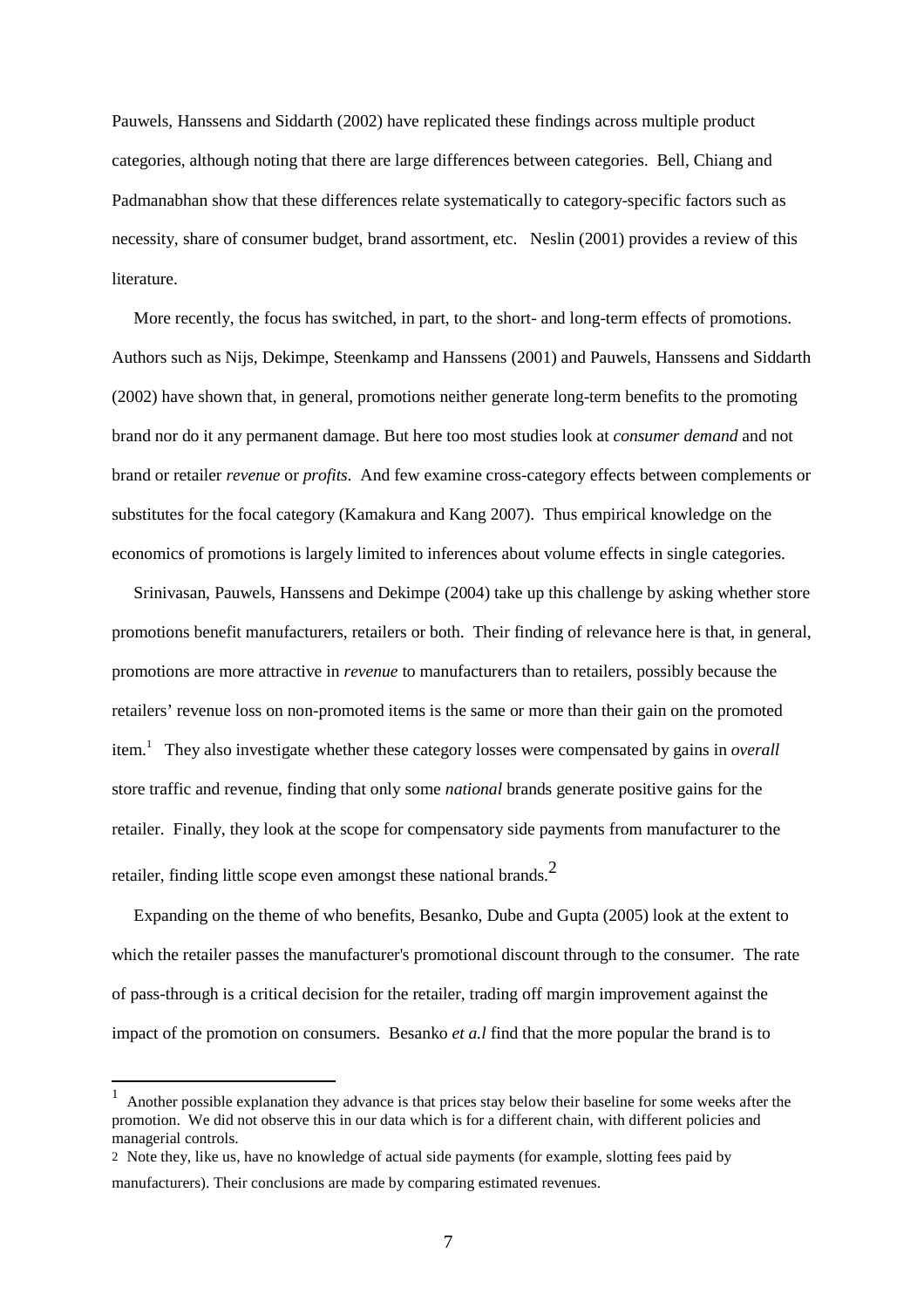consumers, or the more profitable the brand to the retailer, the more likely the retailer to pass the manufacturer's discount through. They suggest two possible reasons for this.

First, promotions on popular brands may expand overall category sales rather than cannibalize other brands in that category. This suggestion is consistent with Bronnenberg and Mahajan (2001), who argue the retailer is more likely to pursue volume objectives in large categories or for national brands. Promotions in important categories or for popular brands can draw attention to the retailer and increase store traffic. Retailers may even cross-subsidize such activities by so-called "loss leaders."

Second, for popular or expensive brands the retailer is less likely to adjust the prices of other brands during the promotion. In contrast, smaller share brands suffer a triple whammy. They receive lower pass-through, the retailer reduces the prices of popular brands during their promotions, and their own retail prices do not fall to compete during promotions for popular brands.

Pauwels (2007) also looks at pass-through and the extent to which the retailer adjusts the prices of competing brands during promotions. Across 25 categories Pauwels finds that the average passthrough rate is 65%. This average rate implies a long-term wholesale promotional elasticity of 1.8, but this reduces to 1.6 because competitors typically drop their wholesale prices by 15% during promotions.

In Pauwels' data, pass-through rates vary by category size, brand share, how expensive the brand is, and category concentration. Larger categories and higher brand shares invoke greater retailer passthrough. As above, Pauwels argues this may be to achieve traffic-building objectives. Pauwels reaches the overall conclusion that brand managers typically perceive minimal damage from the promotions of their competitors, due again to category expansion effects.

The empirical literature is relatively silent on retailer policy towards promotions. Anecdotal observation suggests some retailers allow competing promotions, whereas others, including the focal retailer in our data, only allow one brand to be on promotion in any one week. This does not preclude other brands offering discounts to compensate but it does reduce the magnitude of competitive effects, especially as non-promoted brands are less able to draw the attention of consumers to any lower prices that the retailer passes through. Similarly, intuitively, it seems less likely that a retailer who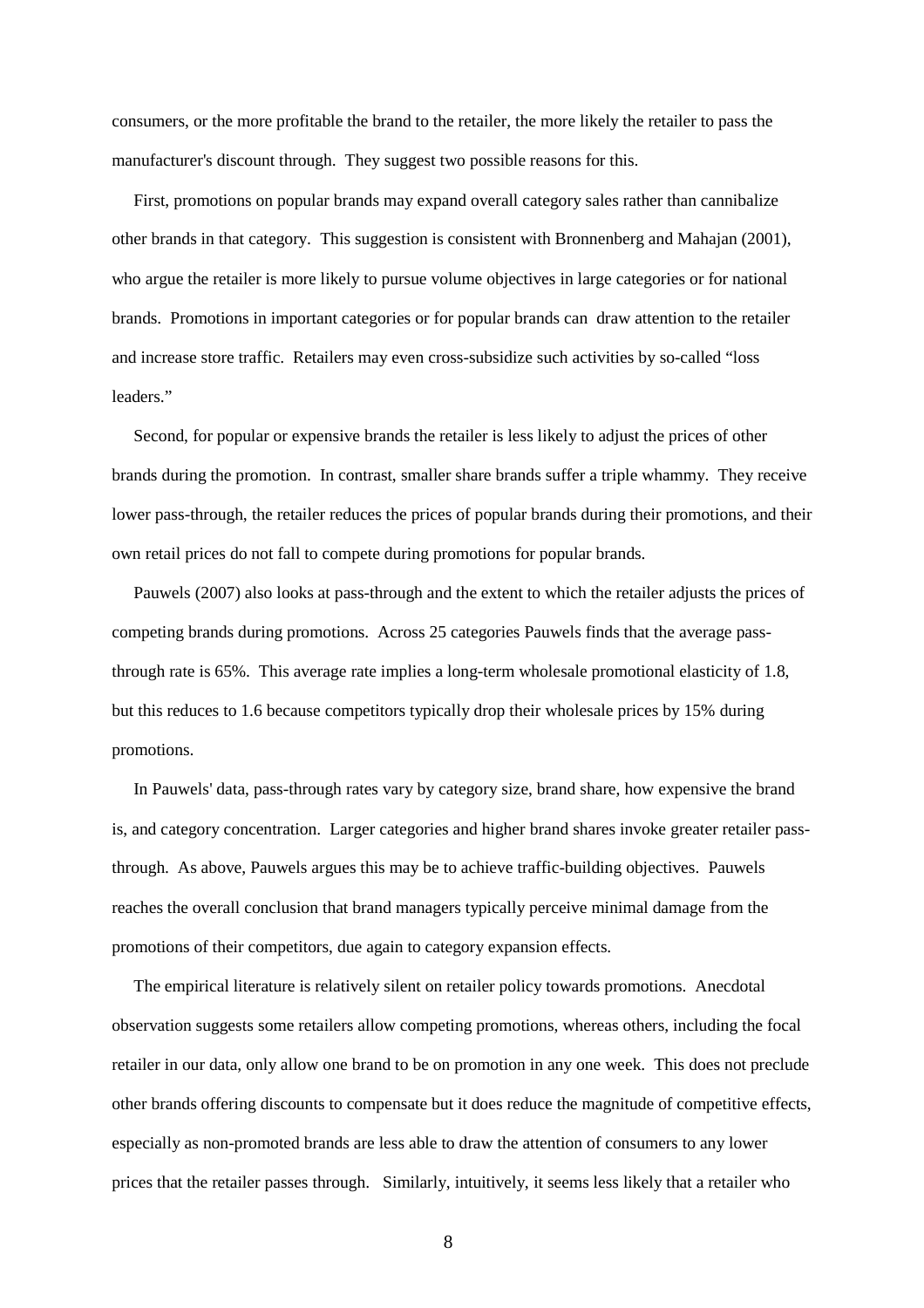has the policy to highlight one promotion would compromise this policy with less noticeable price reductions on other brands, an intuition that has some support in the category management literature. Category management is a methodology where retailers jointly consider demand, costs, and prices of all the brands in the category when setting prices or choosing promotions for a focal brand (Zenor 1994). Such considerations can lead retailers to prefer to promote only one brand at a time (Leeflang and Wittink 1992, Tellis and Zufyrden 1995). The downside is that category management implies more complex decision-making, which has costs for the retailer.

The issue of what drives retailers to set prices or choose promotions is of course potentially broader than just the category itself. Nijs, Srinivasan and Pauwels (2007) examine all the various drivers of retail pricing through two data sets covering 67 categories of product. These drivers include the prices of competing retailers, thus acknowledging that the retailer itself operates in a market. But, in common with earlier studies, Nijs et al. find competition has only a small influence on the prices set by the retailer. Category management has a similarly small influence. Nijs *et al.* conclude that when setting prices retailers look at (1) past prices, (2) likely demand for the brand, and (3) wholesale prices. In contrast to category management or considerations of retail competition, these results suggest relatively simple decision-making by retailers.

These conclusions gain further support when these authors look at pricing and retail margins. Nijs et al. find that when retailers over-emphasize traffic building or the importance of past prices, margins are lower. When retailers emphasize demand or category management considerations, margins improve. Nijs et al. interpret this result as implying that a simple cost-plus pricing approach neither hurts nor benefits the retailer, whereas a more sophisticated approach might benefit the retailer. But unknown in all these studies are the costs of sophistication to the retailer, including information, analysis and time. Taken one category at a time these may not be that significant, but retailers have to manage a large number of categories (30,000 SKUs in a typical supermarket). Many interesting research questions remain about the extent to which sophisticated decision-making is beneficial, for which categories and under what circumstances. These are important questions because, whereas the marketing literature universally assumes sophistication is beneficial, the ZI literature shows that in some circumstances simplistic decision-making can bring almost the same benefits.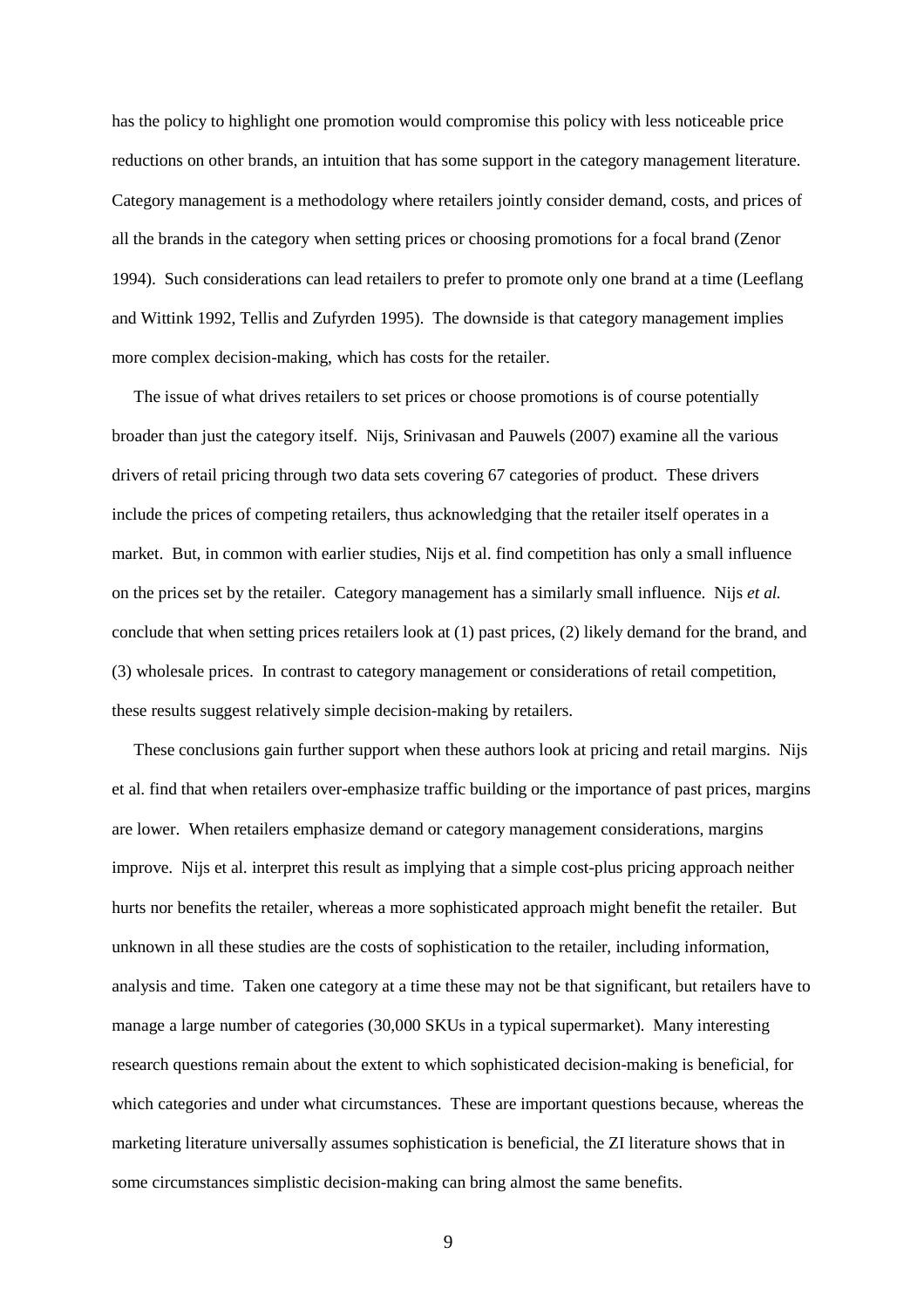A second stream of marketing literature looks at all these issues from an analytical modeling perspective. Gertsner and Hess (1995) show that promotions help alleviate the double marginalization problem in channels and argue the right combination of store promotions and side payments should increase total channel profit. Kim and Staelin (1999) build a one-period profitmaximizing game around a channel containing two manufacturers and two retailers. Here both manufacturers and retailers face competition, and their results show that in such circumstances it is in the manufacturers' best interest to offer side payments and it is in the retailers' best interest to pass some of these payments through to consumers. Similarly Silva-Risso, Bucklin and Morrison (1999) use an empirically calibrated simulator to show that side payments are optimal for the manufacturer even when this pass-through is low. Ailawedi (2001) reviews this and other literature in the context of retailer-manufacturer power and performance, He notes that important questions remain unanswered about the many forms of side payments that are observed, including their impact on the profitability of manufacturers and retailers.

More recently, Moorthy (2005) uses comparative statics to examine pass-through as a more general phenomenon of prices and costs. His work shows that cost changes on one brand can have positive or negative effects on the prices of others. Bensanko *et al* (2005) note there are a wide range of possible cross-brand pass-through effects; depending on the assumptions made about the behavior of the retailer. For example, a vertical Nash Equilibrium model yields zero cross-brand pass-through. In contrast, a category management model (with certain demand effects) predicts that the prices of non-focal brands will go up, whereas if the retailer acts as a brand manager, the prices of non-focal brands will go down.

Raju and Zhang (2005) consider how best the manufacturer can coordinate a channel in the presence of a dominant retailer. They show that both quantity discounts and two-part tariffs can achieve this coordination, although not equally efficiently. Raju and Zhang also show that "street money" (slotting allowances) can arise as the minimum incentive to a dominant retailer to coordinate with the manufacturer. Kuksov and Pazgal (2007) also look at slotting allowances in the context of two-part tariffs between manufacturers and retailers. They find that more intense retail competition,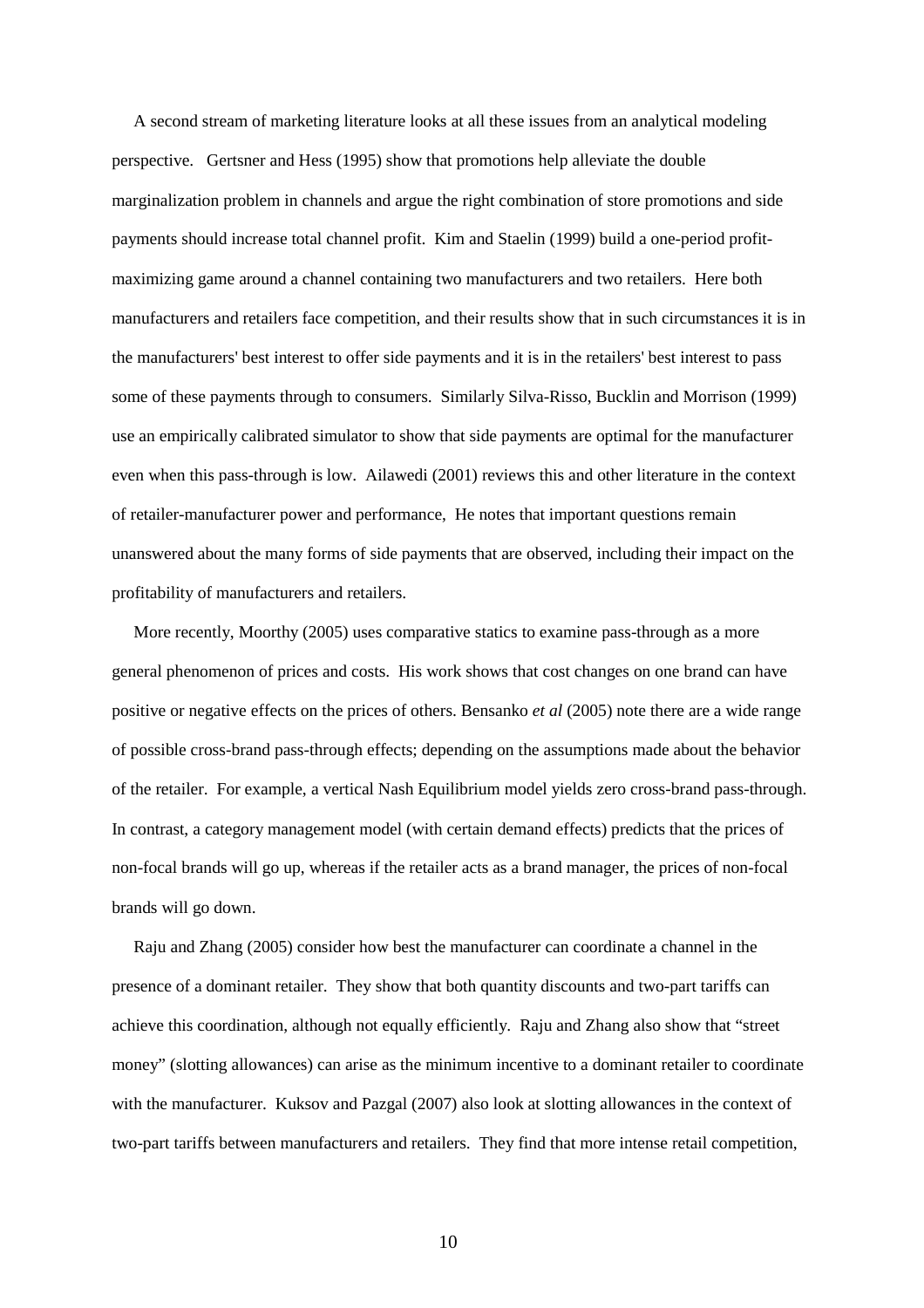higher retail bargaining power, larger retail fixed costs, lower marginal costs of retailing, and larger relative retailer size all encourage the manufacture to offer slotting allowances.

These two streams of literature present something of a paradox. From the first literature, store promotions appear financially disadvantageous to the retailer in revenue and margin terms, except perhaps for promotions involving some national brands. Nor do the revenue and margin estimates leave much scope for side payments. From the second literature, there appear to be good theoretical arguments that side payments are optimal, which can also be coupled with the well-known fact that their use and sophistication is increasing (e.g. Dreze and Bell 2000).

Equally, the second literature suggests that, from a theoretical perspective, optimizing profits requires the retailer to consider many demand- and supply-side variables, including some not found in empirical data sets. Yet, the first literature finds actual retail decision-making to be fairly simple, often focusing narrowly on the focal brand and three variables (past price, wholesale prices including trade deals, and likely brand demand). Is this because of a lack of managerial sophistication in pricing, as some authors suggest (for example, Krishna, Mela and Urbany 2001), or because, as the ZI literature indicates, greater sophistication is not really necessary?

#### *B. Our Previous Model*

In Midgley, Marks and Cooper (1997) we showed how to model the actions of each brand manager as an outcome of a stimulus-response finite automaton playing a repeated game. Using the Axelrod and Forrest (1987) representation of these artificially adaptive agents as bit strings, we employ a GA and an existing consumer-response model—Casper (Cooper and Nakanishi 1993)—to co-evolve artificial agents for managing brands of coffee in a regional U.S. market.

While this response modeling is well-known, our introduction of agents for the brand managers was novel. To do this we first analyzed the historical behavior of brand managers to discover a few typical marketing actions. An 'action' is a specific combination of price, advertising and display. For example, a major promotion for a brand would be a discounted price of \$1.89 together with in-store aisle displays and advertising in the store's newspaper. A non-promotional action would simply be the normal or "shelf" price, for example \$2.55. This shelf price can also vary from week to week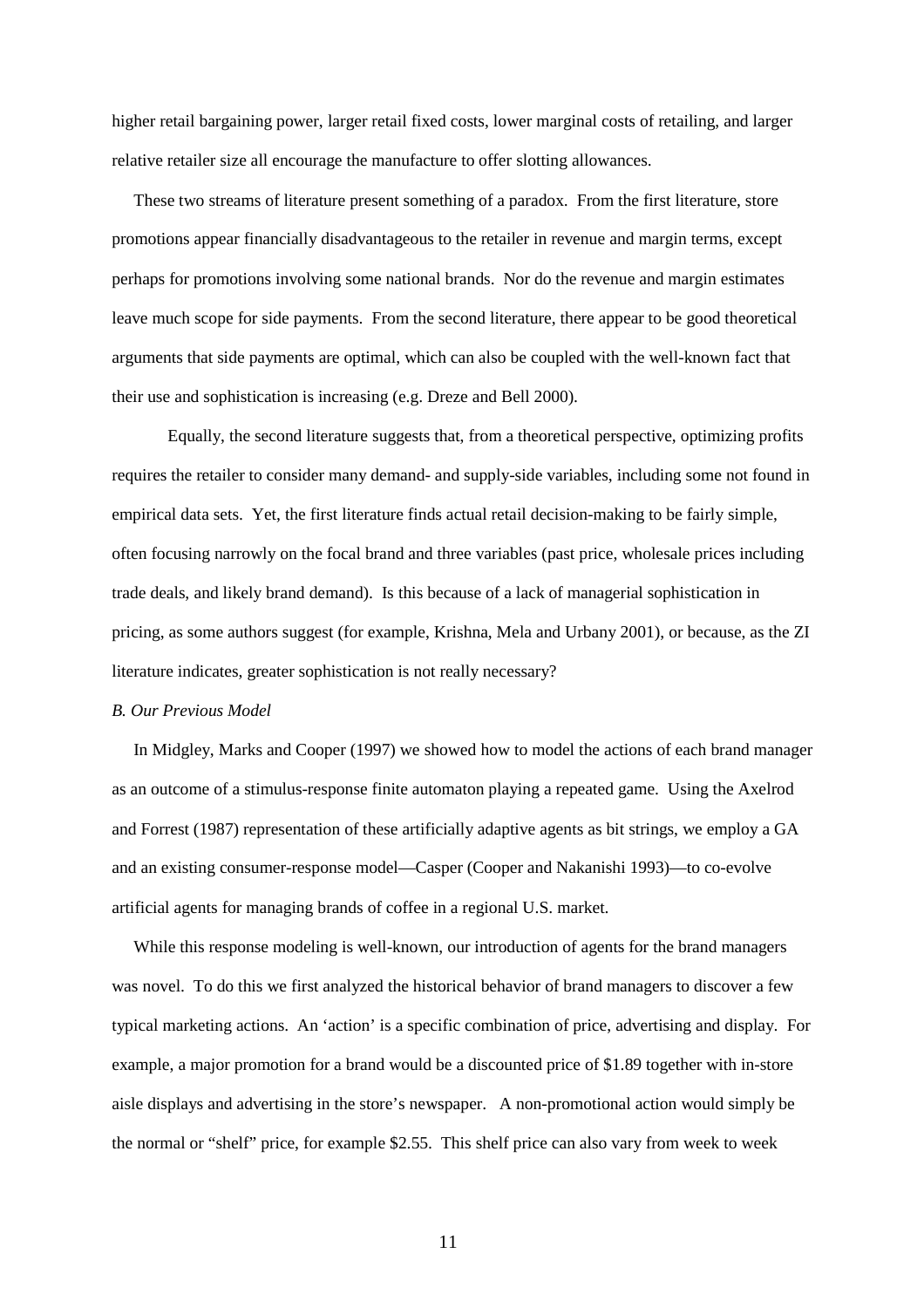without necessarily being promoted or brought to the customers' attention before they buy. In reality, brand managers use many such combinations, although there are some typical patterns.

To make the problem manageable, we use cluster analytical techniques to define a smaller set of typical actions. This becomes the response menu from which the bit-string agent representing each brand can choose.. And we can partition the previous actions of competitors into a small number of equivalent states. The job of each brand-agent is then to select a response from this menu that will be profitable for it in the next period of the game, given the stimulus of the previous state of the market. The GA is used to find mappings between stimulus and response that maximize profits over many multi-period games, pitting various agents against their competitors. The GA does this by *selecting* and *hybridizing* the better performing strategies from each generation of these games to create more profitable strategies for the next generation, an iterative cycle that continues until no further improvement is possible. We found that these hybridized agents performed well both in these interactions and when we pit a single agent against the historical actions of human brand managers.

#### **3. The Retailer as an Active Moderator of Promotions**

#### *A. Limitations of Our Prior Work*

In our prior work the retailer imposes the policy of one promotion each week but makes no choice of which promotion this should be. If only one brand agent offers a promotion, it is accepted. That is reasonable: any promotion adds excitement and expands category volume to at least some extent. The more interesting case is if two or more brands offer a promotion for the same period. In our prior work the retailer follows the ZI approach and simply tosses a coin to decide which brand to promote. In doing so the retailer takes no account of the features of the competing promotions. This paper extends the retailer decision-making to the naïve and sophisticated levels mentioned above, while keeping the previous coin-tossing or ZI level as the base case.

#### *B. Developing Naïve and Sophisticated Levels of Retail Moderation*

We have 78 weeks of data from our focal supermarket chain, with similar data from competing chains, made available by *Information Resources, Incorporated*. These data include sales, prices and marketing instruments for the eight brands of coffee regularly sold in all the chain's stores. Previously, we chose to focus on the three main brands, namely *Folgers*, *Chock-Full-of-Nuts* (*CFON*)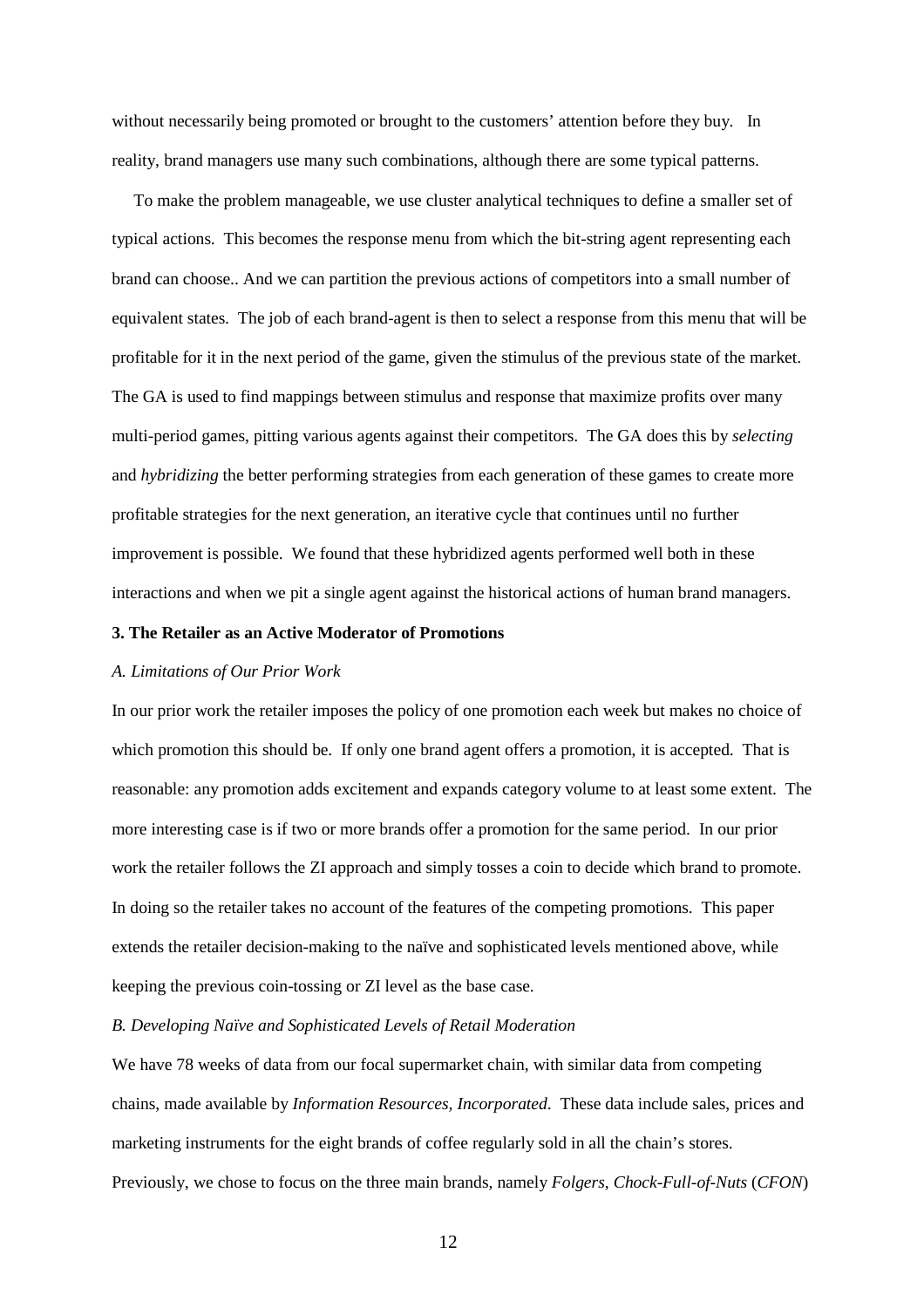and *Maxwell House* (Midgley, Marks and Cooper 1997). Here, we have added a fourth brand, *Hills Brothers,* an independent niche player that represents a useful contrast to the main brands. These four brands account for roughly 75% of the volume sold in the focal supermarket chain, and *all* the promotional activity. The remaining four brands are passive players that never promote and do not change price often. Although they are present in the consumer response model, we do not include them in the retailer models.

We choose *total category volume* (pounds per week) as the dependent variable. This variable is reasonable as a proxy both for retailer profit (which we do not have) and for the impact on sales of other categories in the store, a position that has support in the literature (e.g. Bronnernberg and Mahajan, 2005; Pauwels, 2007). Total category volume is thus a useful criterion for deciding between two competing promotions. The retailer should prefer the promotion with the greatest positive impact on weekly sales.

The independent variables in the data include promotional and shelf prices and the proportion of stores displaying or advertising any promotion (expressed as a proportion of chain volume, to weight suitably for different store sizes). From these variables we build a predictive model of category volume to use in making the retailer's choice between competing promotions.

*1) Naïve Retailers:* Our naïve retailers are only concerned with the discount for the promotion, the type of promotion, and the proportion of the stores in their chain that will sell at this discount. They are blind to brand. To implement this idea we ran a simple OLS regression on total category volume, with no transformations or lags on any variables and no attention to the time-series properties of the data. This model has an R-square of 65% and the coefficients shown in the upper part of Table 1.

#### [Table 1 about here]

An econometrician would have doubts about this model. We do not use knowledge of the setting in developing the model, and it has biased coefficients. Our goal, however, was to represent a retailer who only had a rough idea of how category volume might change, given simple features of a specific promotion. In that sense we think the model is a reasonable one.

We should make two comments on these results. First, given its simplicity, the R-squared is surprisingly high. 'Naïve' buys you notable predictive power. Second, the fact the coefficients for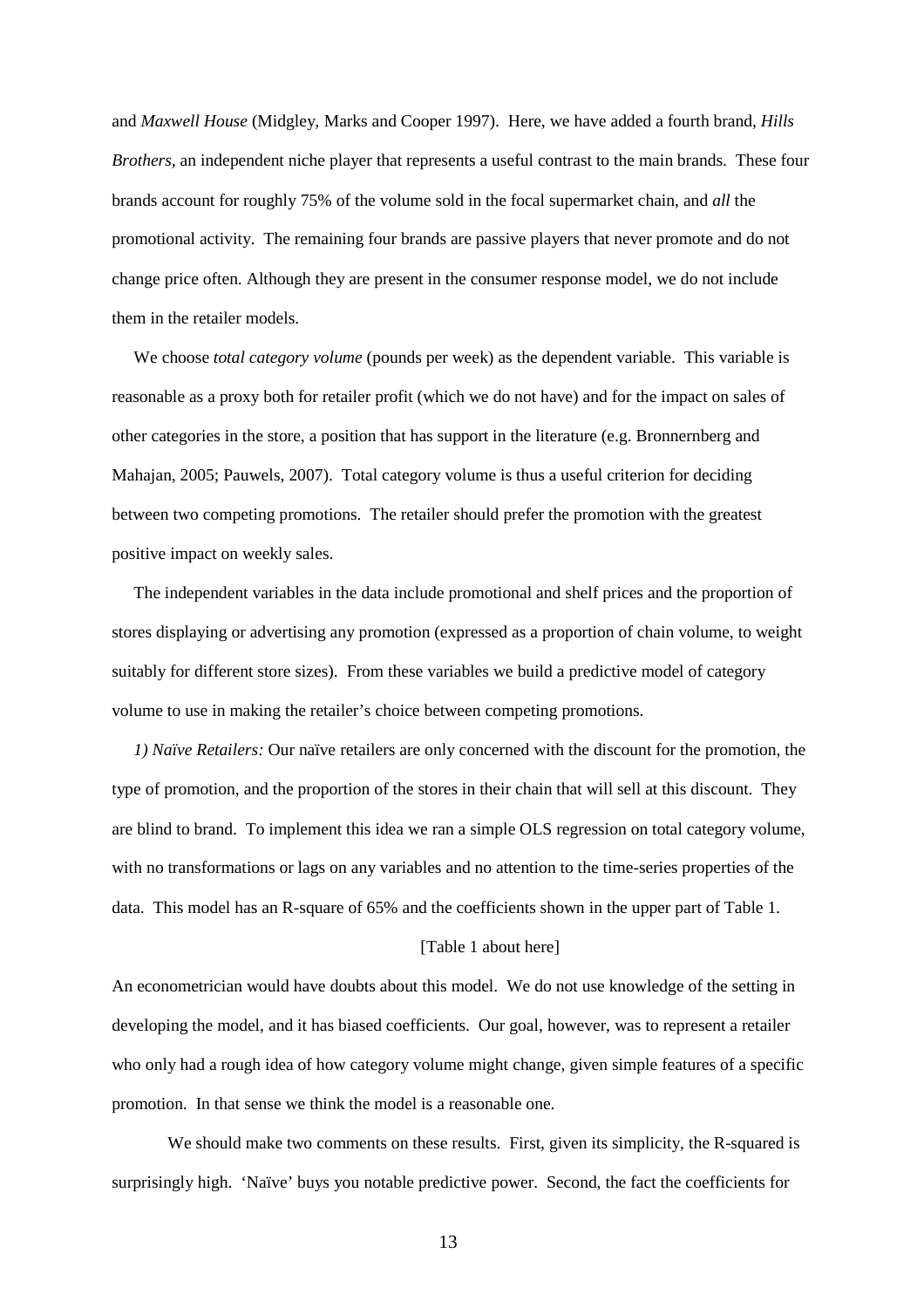major and minor promotions are the same needs interpreting with care. As the range of discounts associated with major and minor promotions differ greatly, the impacts of these also differ.

*2) Sophisticated Retailers:* In contrast, we assume the sophisticated retailer is an econometrician who analyzes and understands the impact of promotions thoroughly. We operationalised this with an econometric model where we log-transform the properties of the dependent variable to better fit the assumptions of regression. We also account for the negative autocorrelation in the time series which the Durbin-Watson test suggests, using standard autoregressive procedures. Exploratory analyses also revealed that we should include the impact of sales at a competing chain.

Several alternative model formulations were tried; including models where we transform the independent variables to lessen multicollinearity by weighting the discount by the proportion of stores in which the promotion was displayed, and models with these display and discount variables kept separate. Some of the latter gave the best R-squares, but also exhibited greater multicollinearity, mainly because depth of discount correlates highly with the display proportion. Thus for these models the *incremental effect* of promotions is less well calibrated (larger standard errors on coefficient values) than for the weighted discount models. As this incremental effect is our main focus, we prefer the latter. The final model is shown in the lower part of Table 1, with an R-squared of 88% and 66 degrees of freedom.

This model represents a sophisticated retailer. Such retailers incorporate information about prior sales and household stockpiling (the lag coefficient): they understand that promotions by different brands have different impacts, and they understand that activities at other chains have implications for their sales. The main brand asymmetry revealed by statistical tests is that the coefficient for the major *Folgers* promotion differs from those for *Maxwell House* (p<0.01) and *CFON* (p<0.05). Overall, the model incorporates a notable amount of asymmetry and has high predictive power. The coefficients shaded in Table 1 are those relevant to a choice *between* promotions. Before we can use this model to make choices, however, we first need to find out what those promotions should be.

#### *C. Brand Actions*

We extend the number of actions that are available to a brand from the four of our previous work to eight here. This we do in two steps. First, we examine the box plot of the shelf prices of the four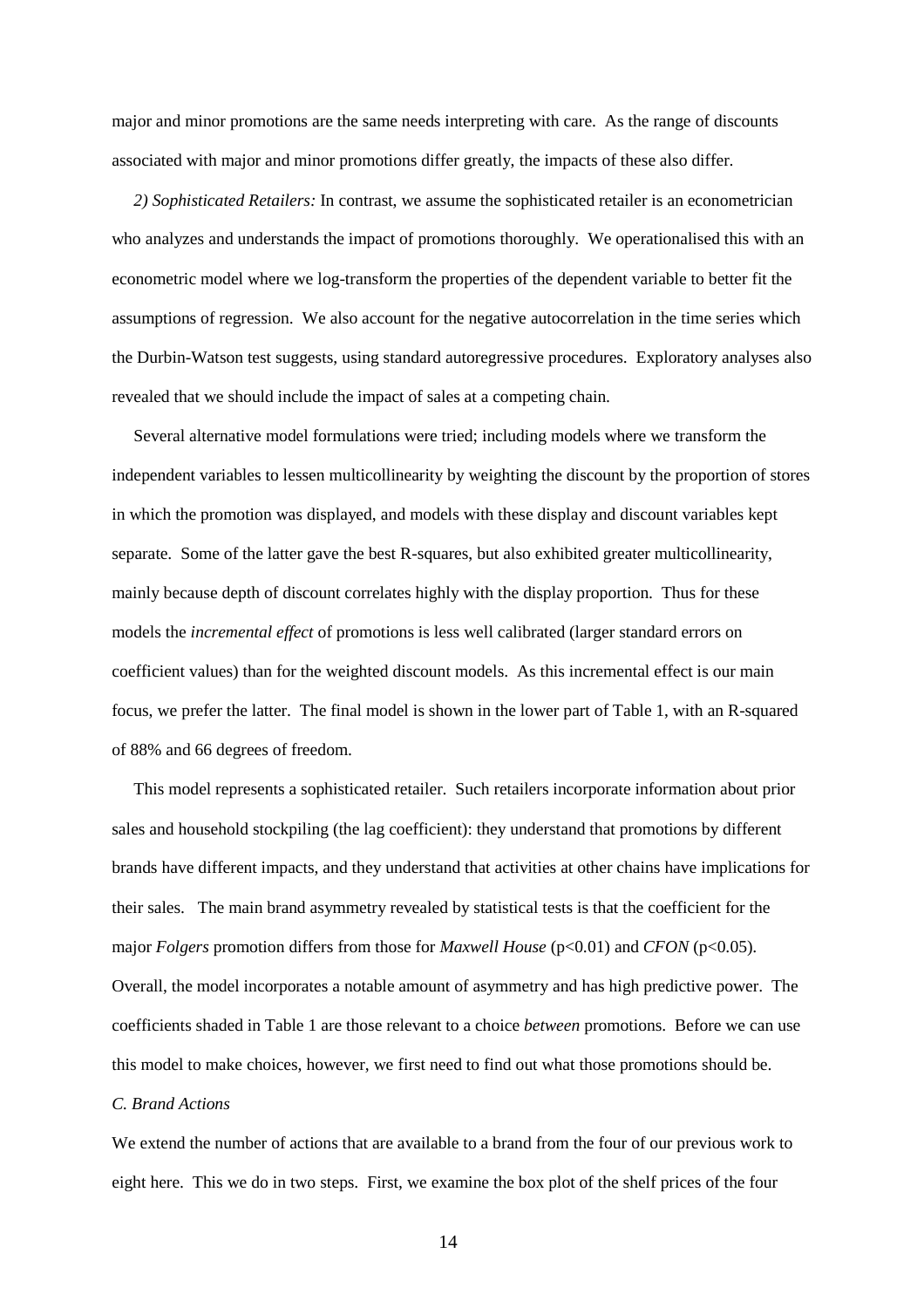focal brands. The median, top and bottom quartile, and top and bottom whisker values of the box plot become the five shelf prices which we allow the brands to use. This covers the range of shelf prices in a consistent and representative manner. Where reasonable, we stylize these prices to end in the digit 9 (which is common in this supermarket chain). The five shelf prices are \$2.19, \$2.39, \$2.49, \$2.55 and \$2.69. The corresponding actions are labeled as Low2, High1, High2, HIGH1 and HIGH2 in Table 2.

#### **[Table 2 about here]**

Second, we need to decide the number of promotions and their characteristics. Exploratory analysis reveals there are two types of promotion. One is a major promotion with a significant price discount (using the average price of non-promoted brands as the reference point), with store displays and store advertising. The other is a minor promotion, with a smaller discount and only store displays. In our data these occur with a frequency of two major to one minor. As we have three actions remaining of our eight available, this suggests two actions to characterize major promotions and one to characterize minor. Therefore, we use cluster analysis to dissect the promotional data, using one more cluster than suggested to understand commonality, heterogeneity and to isolate outliers. Some outliers were excluded for minor promotions. We believe these to be mistakes; basically promotions that store managers forgot to remove at the start of the following week. Otherwise, this procedure resulted in two homogenous clusters for major promotions (shown as LOW1 and LOW2 in Table 2, and one for minor (shown as Low1).

As a final comment here we note that these eight actions are not brand-specific. Rather, they represent a menu of common actions the agents for each brand can use. An alternative strategy would be to develop brand-specific actions, as we did in Midgley, Marks and Cooper (1997). This is, however, both complex and optimized. Common actions are simpler and more defensible. Moreover, because of asymmetries, the same actions made by different brands will still result in different outcomes, for the brands and for the retailer, ceteris paribus.

#### *D. Choice between Promotions*

From the retailer models and the three promotional actions, using Casper we can estimate the category volumes that result when each of the four brands runs a promotion. By comparing these volumes, our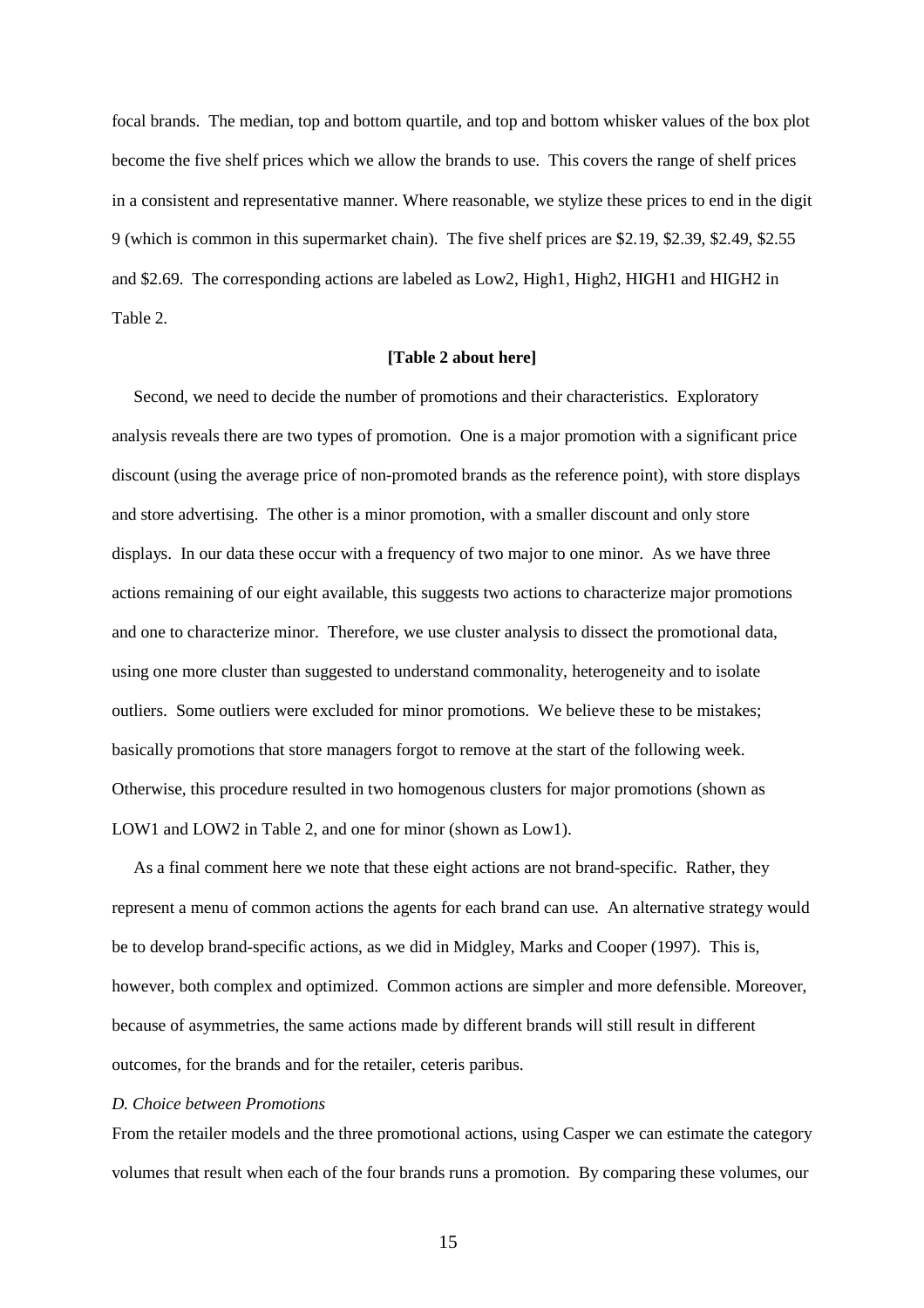artificial retailer can choose the best one from those offered by the brand-agents. Table 3 shows the predicted volumes that each promotion will achieve (ranked from highest to lowest impact).

#### **[Table 3 about here]**

Taking the naïve retailer first; any promotion results in significantly increased volume. Indeed, all volumes are about twice the reference non-promotional or 'normal' volume. Interestingly, the biggest of the major promotions (LOW1) results in only 9% more sales than does the minor promotion (Low1). But an economically rational retailer would prefer promotions according to their impact, that is,  $LOW1 > LOW2 > Low1$ . For the sophisticated retailer the choice is more complex. There are clearly brand differences, and impact also varies from a promotion that is only 3% more than normal volume (a promotion for *Hills Brothers*) to several that deliver over twice normal volume. The highest impact promotion, a display-only promotion for *Folgers*, is interesting in that it produces the greatest impact, despite being at a lower discount than other promotions for the same brand. And *Folgers* is the only brand where the logical order of promotions breaks: for all other brands they are, in order of impact, LOW1 > LOW2 > Low1. We speculate that this is to do with *Folgers* being the market leader. Whatever, when two or more brand agents propose that each promotes at the same time, the retailer chooses a single brand to promote in the period, according to these category volume rankings. As we have discussed, different kinds of retailer use different methods to choose the promoting brand in any period. But the fate for the brand, or brands, that are not chosen to promote in the period is the same across retailer models: the rejected brands use their High2 stylized actions instead of the desired LOW1, LOW2 or Low1 promotional actions. Thus our retailers are also in some ways category managers who maximize the impact of the promotion on category volume by keeping all other brands at their shelf-price.

#### *E. Hypotheses*

Gode and Sunder (1993) report a program of research into the impact of the institutional structure of markets. They examine the continuous double auctions of the stock market and whether these result in convergence of prices to the equilibrium, market-clearing price. They successively assumed simpler and simpler automated trading agents and compared the results with laboratory results of human subjects. They also compared the efficiency of such market outcomes with the theoretical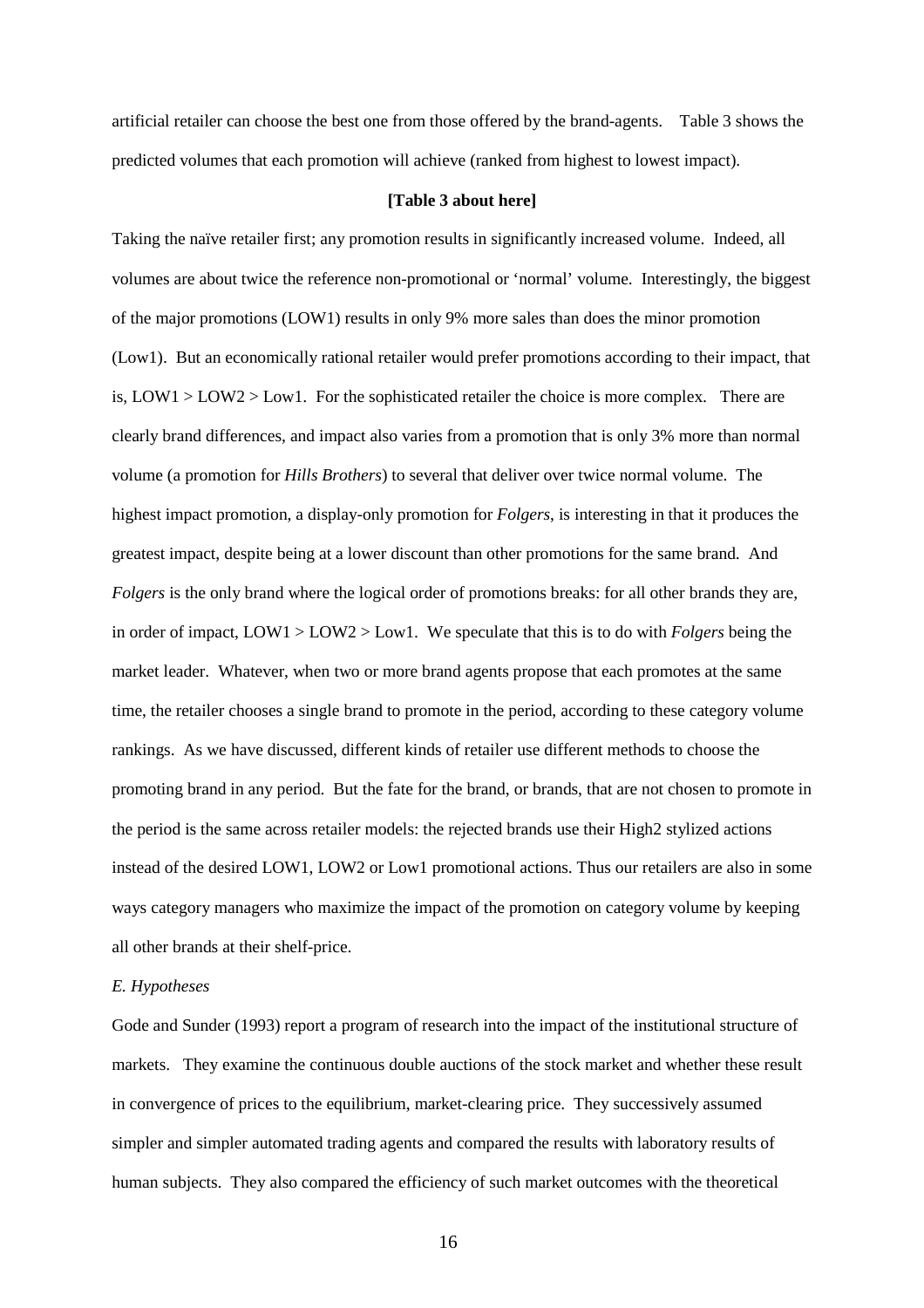100% efficiency possible by exchange between fully informed and rational players. Eventually they came up with the simplest agents, the ZI agents, which randomly choose their stated order prices, with no observation of the state of the market (demands and supplies) and no memory of past states. The simplest of these agents (ZI-U) were unconstrained in their possible order prices. These ZI-U agents can reach an allocative efficiency (sum of trader surpluses over potential) of over 78% (Duffy 2006). A slightly less naïve agent (ZI-C) is budget-constrained in its stated order prices: it may not reduce its book profit. These ZI-C agents can reach an efficiency of over 97%, still choosing order prices randomly (if constrained), with neither perception of current market conditions nor memory of past conditions. Here, we model the retailer's decision of which promotion proposal to choose for the next period. We model ZI, naïve, and sophisticated retailers: the naifs and the sophisticates try to maximize their expected channel volume, but the ZI just choose randomly.

Rather than comparing our agents with human retailers, we compare the three kinds of retailer against one another. We expect their performance to rise with complexity:

- H1: Naïve retailers outperform ZI retailers;
- H2: Sophisticated retailers outperform naïve retailers.

## **4. Methodology**

#### *A. Representing brand managers as bit string agents*

We model the artificial brand managers as stimulus-response automata. The stimulus is this week's market state (defined by the marketing actions of the four strategic brands). The response is the brand's *proposed* actions for the next week, but the *eventual* actions for each brand are the outcome of the supermarket chain's moderating decision, as it responds to the proposals of the competing brandagents.

We model each brand-agent as a binary string representing a mapping from all possible states of the market to a response for each of these states. How does this work? With eight possible marketing actions to choose from, we can use a triple of bits on the string to code for the response to each state of the market  $(2^3=8)$ . How many triples are sufficient to represent all possible states? With four brands, each with eight possible actions and one-week memory, the answer is  $8^4 = 4,096$  states, which leads to a string length of 12,288 bits  $(4.096 \times 3)$ . An extra 12 bits of 'phantom memory' are also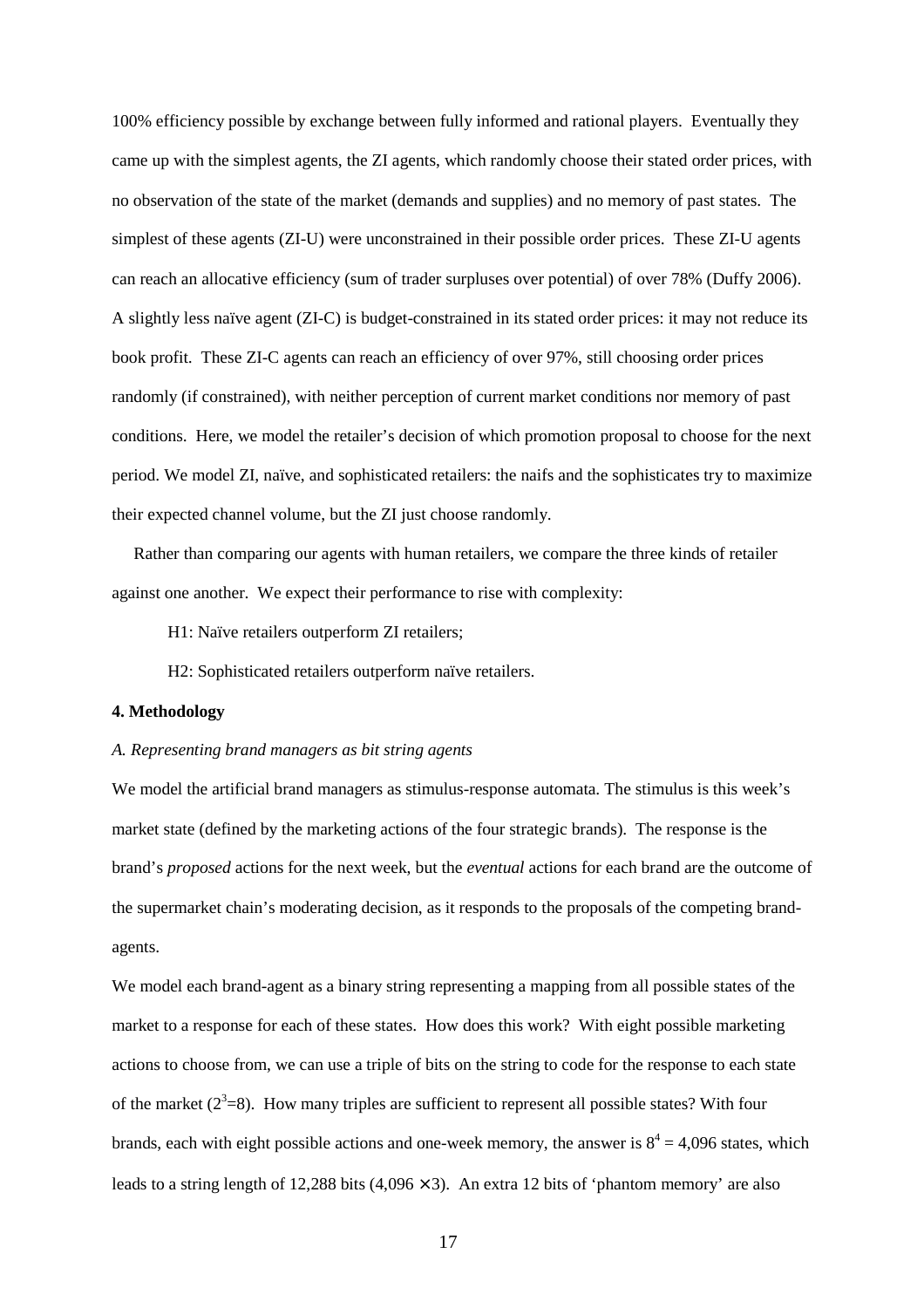needed to encode the agent's initial belief about the current week at the start of the game (a triple for each of the strategic brands). This gives us 12,300 bits per string, a 90-fold increase over our prior work but possible to compute on a current PC such as the Mac G5 Dual 2GHz PPC used for this work. Using strings of such a length has been called a brute-force approach, and may not embody great coding sophistication. But it is straightforward and readily executed on today's computers. To make this representation work, we use the GA to search for good state-response mappings. Specific details are available from the authors.

#### *B. Using the GA to optimize these strings*

Whereas engineers have used the GA as an optimization tool, social scientists have used it in a different way: as a means of simulating co-evolution. In our model, each brand manager can be thought of as learning from its rivals' behavior and from its rivals' responses to its own actions as the generations pass. This mutual leaning means the competitive environment changes, even as each brand-agent learns to compete more effectively. Because of this 'Red Queen' effect (Van Valen 1973); there is no necessary increase in fitness, even as the GA winnows the succeeding generations of their worst-performing strings.

Co-evolution requires a separate population for each of the strategic players. A single population would allow extra-market communication and learning to occur via the genetic operations of selection and crossover. Not only would this be illegal under antitrust laws, but such social learning (Vriend 2000) is not what we want to model. Necessarily, four separate populations require a much more complex GA program, but only a co-evolving GA is appropriate. We extensively rewrote the GA software, GAucsd (Schraudolf and Grefenstette 1992), to allow the simultaneous simulation of four populations of agents (this code is available on request from the authors). We use a population size of 25 strings, each 12,300 bits long, with four brand populations..

#### *C. How is fitness determined?*

We define the fitness score as the average weekly profit of the brand. This definition assumes profit maximization is the goal of the brand-agent and does not consider other strategies that may exist in real markets, such as cross-subsidization across the various brands owned by one manufacturer, *et cetera*.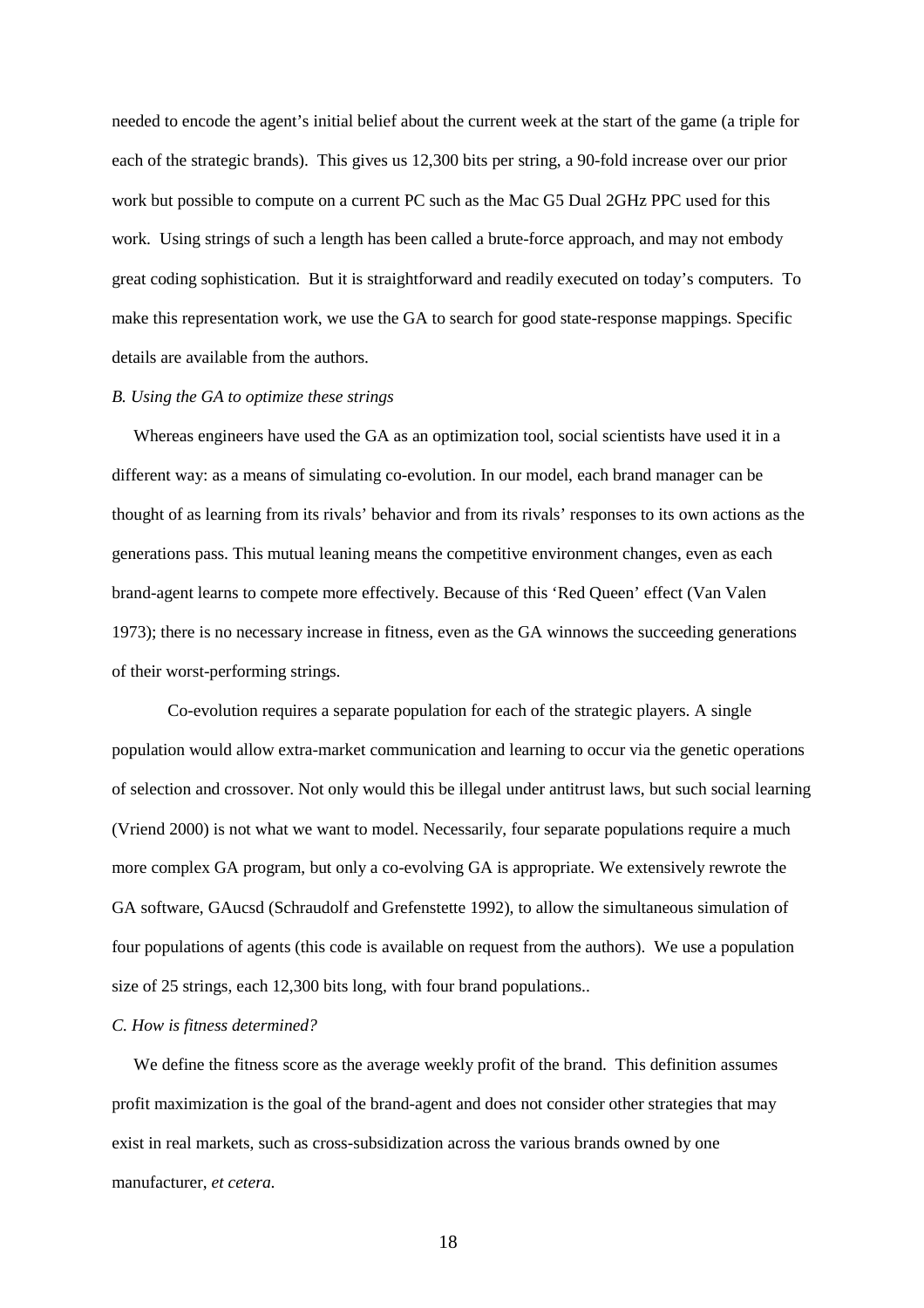Each agent-string plays a 50-round game with every possible combination of strings from the other three brands' string populations. Its average profit is its fitness. Testing each generation required 2,925 games per agent-string, or 73,125 50-round games. This is a non-trivial simulation, especially as it takes around 100 generations to achieve satisfactory convergence for the four brands, which equates to 29,250,000 50-round games.

Why do we determine fitness by playing a string against all other combinations of strings? This is not what real managers can do. With our very long strings, differences in the genotype (the structure of the string) are not of great interest: in parts of the string where the evolutionary pressures are not great there is no reason to expect convergence from the initial random pattern; what we are interested in is differences in the phenotype, the behavior. We can think of the strings in a population as thoughts in the head of the manager modeled by the single population: s/he conducts thought experiments (what will happen if I do this, do that, do the other …) to decide what's best – the fittest string corresponds to the best notion. If we model all managers as doing this, then we need to play each string in a population against all combinations of strings in the other populations. Of course, no manager will be as thorough as this, so our results are probably unrealistic, but a manager could attempt to do this, and given enough time would get results similar to ours. Moreover, this is how to determine Nash Equilibria – the combinations of best responses, where "best" might be constrained by the bounded rationality of the human manager.

Can we seriously claim to search this vast space of 25 agents per brand and 100 generations? Well, GA researchers have found that there are non-linear interactions among the various parameters of the algorithm: population size, crossover rate, and mutation rate. DeJong (1975) found for his suite of optimization problems that the best population size was 50-100, with a crossover rate of 0.6/pair of parents and a mutation rate of 0.001/bit. Grefenstette (1986) argued that these parameters should be 30, 0.95 and 0.01 respectively whereas Schaffer et al. (1989) found ranges of 20-30, 0.75-0.95, and 0.005-0.01 respectively. Gathercole and Ross (1997) found that small populations (50) over many generations outperform large populations over few generations. But there is no simple formula for determining these parameter settings: they depend on the problem being optimized. In our work 100 generations appear to be sufficient with an agent population of 25. This can be seen from our good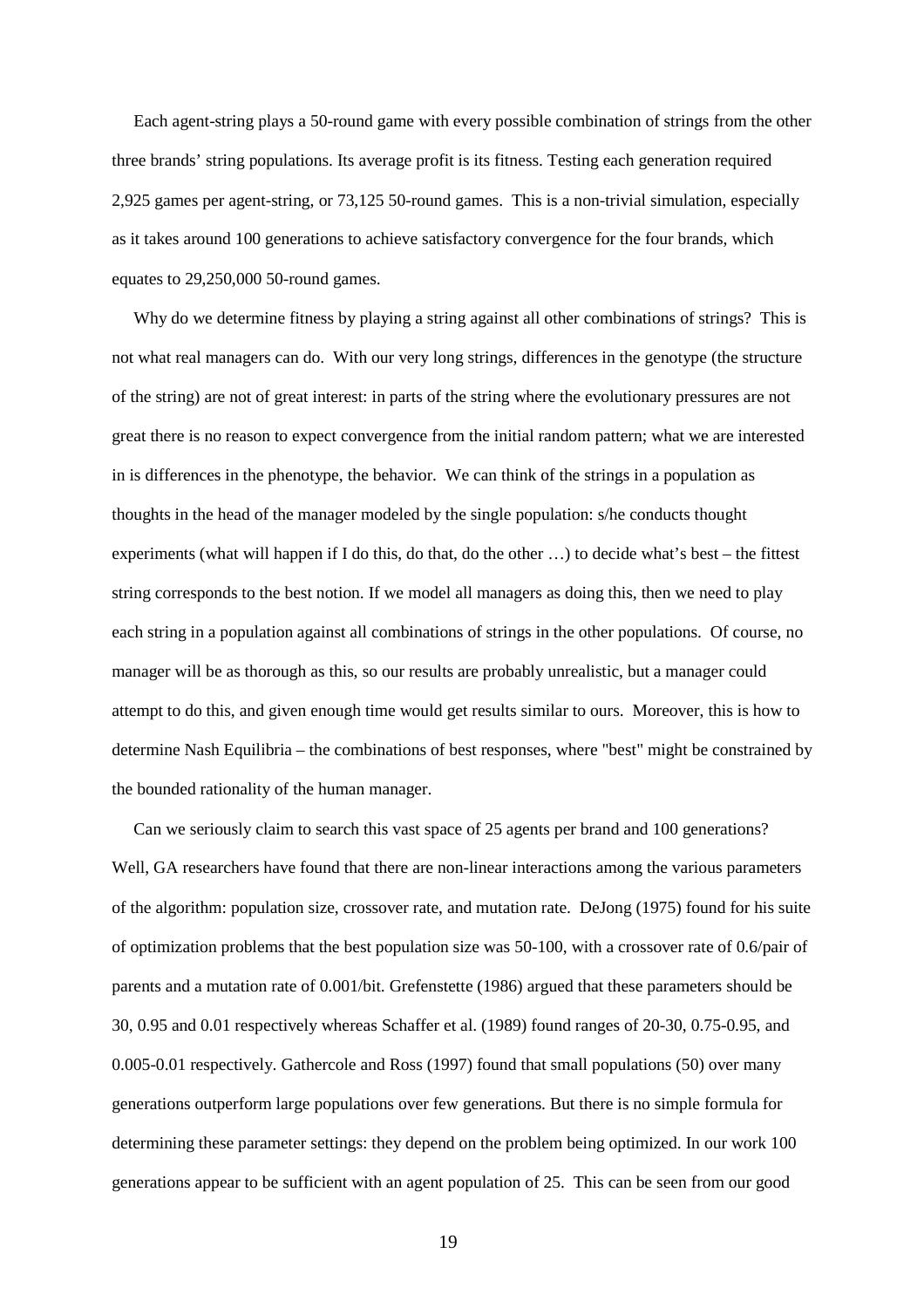rate of convergence as the simulation approaches 100 generations.

#### *D. Monte Carlo methods and analysis of outputs*

We also have to consider that a single 100-generation 'run' of the GA is not enough, as the outcome may be an artifact of the initial strings we choose to start from. We therefore repeat this whole procedure 50 times, using randomly drawn initial strings, and analyze the outcomes to see the degree of agreement between them. For comparability with our previous work, we focus on the behaviors of the brand agents (the relative percentages of times that they use each of the eight actions) and use cluster analysis to determine agreement across the 50 runs. Other bases for defining 'agreement' are possible but not considered here. To overcome problems of differing variance and collinearity, the 32 variables (four players multiplied by eight actions) are reduced to a smaller number of canonical variables, using the approximate covariance pre-processing algorithm (Art, Gnanadesikan and Kettenring 1982). *K-*means clustering (MacQueen 1967) is used to dissect these data in the range from two to ten clusters. Most of the 50 runs are similar, and the cluster analysis is simply splitting off a few outliers as the number of clusters increases. Specifically, for the 50 runs with the ZI retailer as moderator, 45 of the 50 runs are the same. For the runs with the naive retailer, 49 of the 50 runs are the same. And for the sophisticated retailer, while this shows less homogeneity than the other retailers, 42 of the 50 runs are the same. We report only the majority case for each retailer, discarding the other runs as atypical. Other outcomes we present later include the total category volumes and brand profits associated with these solutions, as well as an analysis of promotions offered to retailers and their choice of whose promotions to place in their stores. Finally, we analyze the historical actions of brands and retailers. We do this by clustering shelf prices using the stylized actions shown in Table 3 as cluster seeds which, combined with the promotional analysis discussed earlier, provides an equivalent picture of history. For reasons of sample size, especially for promotions, here we combine the four brands, rather than take them brand by brand.

### **5. Results**

#### *A. Actions of the brand-agents*

Table 4 shows the stylized actions of the brand-agents, and their historical equivalents. As in our previous work the brand-agents promote more than do real brand managers. There can be many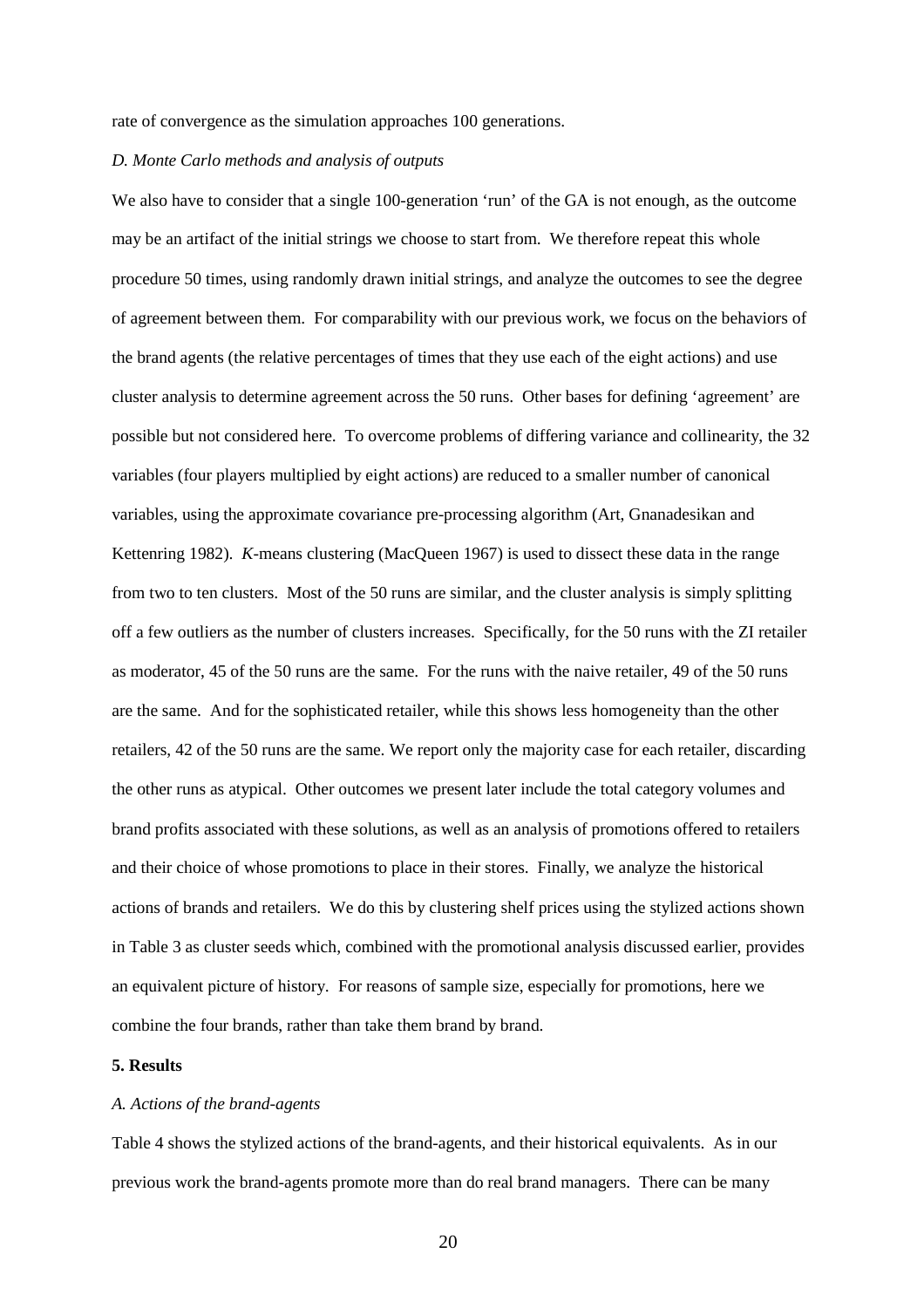reasons for this result that are yet to be incorporated in our model. Brand managers may face constraints which we do not model (budgets, practicalities, coordination across product categories, et cetera), or may have concerns for the longer-term effects of over-promoting their brands. We build the consumer response model from a 78-week database and thus cannot incorporate any longer-term trends in price sensitivity. But the striking feature of Table 4 is that when a sophisticated retailer moderates promotions, the outcome is much closer to the historical pattern, indeed the closest we have obtained in our program of research. Thus the form of retailer has a major role in controlling the promotional behavior of the brands.

#### [Table 4 about here]

The differences between the ZI retailer and the naive retailer are less striking but still obvious. In particular, the *Maxwell House*, *CFON* and *Hills Brothers* brand-agents change their behavior between the ZI and naive retailer cases. *Maxwell House* and *Hills* decrease their use of the Low2 action, whereas *CFON* decreases its use of the HIGH2 action. With the results for the sophisticated retailer case, this shows that our brand agents are optimized to the particular environment they face. In all three cases the frequency of actions differs between brands. This shows that the agents are also reflecting the asymmetries of their market position and cost structures.

#### *B. Category volumes and brand profits*

Table 5 displays the total category volumes and brand profits associated with the three cases. Again, the obvious difference is between the results for the sophisticated retailer and the ZI and naive retailers. Indeed, the results for the latter two do not differ much in magnitude. Taking total category volume first and running some simple *t*-tests (with the two-tailed probability levels corrected for multiple tests) reveals the following. There is no significant difference between the total category volumes achieved by the ZI retailer versus the naive retailer, but both are significantly *greater* than that achieved by the sophisticated retailer (*p*<0.002). *Maxwell House* and total (four-brand) profits show a similar pattern. Again there is no significant difference between the ZI retailer and the naive retailer, but both profit levels are significantly *greater* than for the sophisticated retailer (*p*<0.002). The results for the other brands are more complex statistically. *CFON* has a U-shaped pattern, where profits are greatest for the naive retailer and significantly different from the ZI and sophisticated case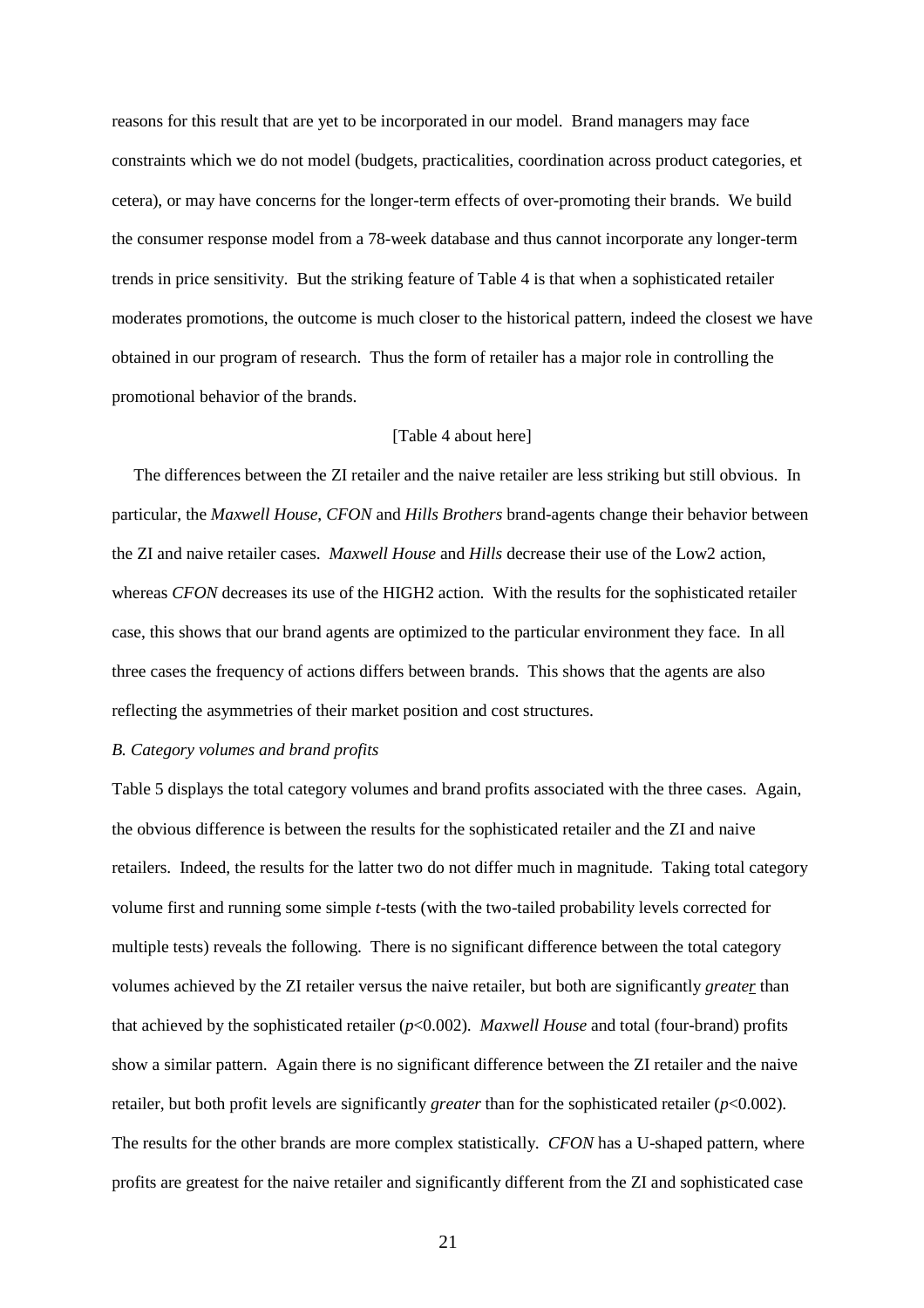(*p*<0.002), although the latter are not statistically different from each other. For *Hills Brothers*, all cases are significantly different from one another  $(p<0.002)$ , with the sophisticated case having the lowest value. But by magnitude the ZI and naive retailer values are similar. Perhaps most interestingly of all, the market leader, *Folgers*, shows no significant differences between the three cases. Its profits are always the greatest and seemingly not affected by different retail moderators, even though total category volume and total (four-brand) profits clearly fall for the sophisticated case.

#### [Table 5 about here]

#### *C. Retailer choice and promotional competition*

The final set of results concerns the choices of the retailers. Which brands offered promotions at the same time (which we term "clashes") and whom does the retailer prefer? Table 6 shows the simulation results. We omit the ZI case, where clashes are resolved by coin tossing, with no attention paid to brand or promotion. In the Table we only show two-way clashes, which are the main instance. Three- and four-way clashes are less common, as discussed below. For the naïve-retailer case there are 30 two-way clashes and 18 three-way clashes, but no four-way clashes. In the two-way clashes it is notable that the leader, *Folgers*, does not win most of its promotional contests, even against the weakest of the four brands, *Hills Brothers*. Similarly for three-way clashes; the best *Folgers* does is to match *Hills Brothers* in clashes between these two brands and *Maxwell House*. But of course the naive retailer is blind to brand. The other notable feature of the naive retailer clashes is that nearly every week of the 50 weeks involves a clash. Only twice did a brand propose a promotion without competition.

#### [Table 6 about here]

For the sophisticated retailer case, there are 16 two-way clashes, only 1 three-way clash and again no four-way clashes. And there are 23 occasions in which only a single brand offered a promotion, with no competition from other brands. This is a striking result in that not only does the sophisticated moderation lessen promotional competition, but the brand-agents have also evolved to avoid clashes. Where two-way clashes do occur, *Folgers* does much better than in the naive case because the sophisticated retailer recognizes its asymmetric power. Nonetheless, *Folgers* does not always win the competition: sometimes the other brand offers a more compelling promotion. Indeed, even the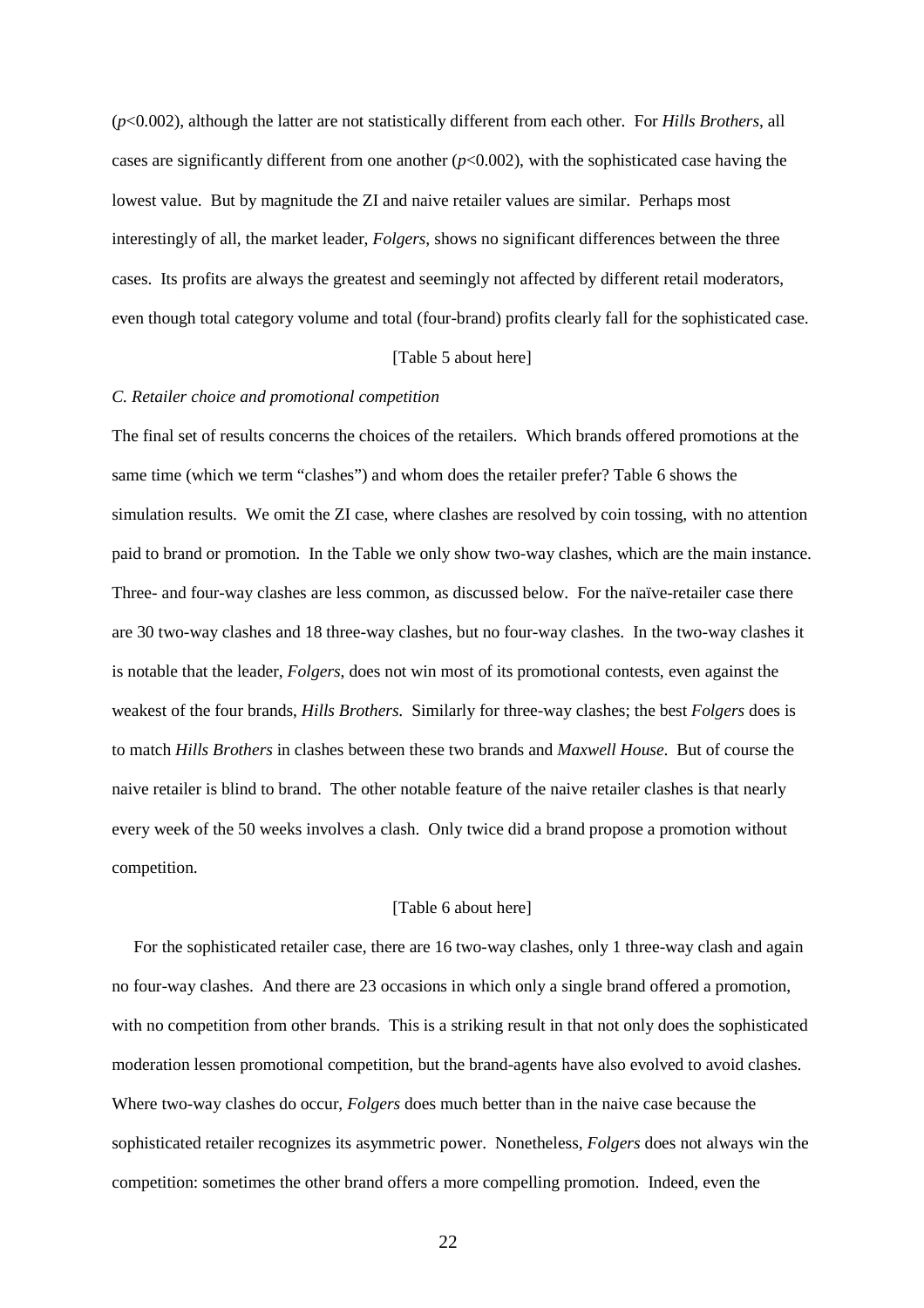weakest brand, *Hills Brothers*, wins some competitions, as can be seen in Table 6. What are the reasons for these differences between the naive and sophisticated cases?

Each brand has three promotional actions (LOW1, LOW2, and Low1 in Table 2). But for any brand, the three are not equally attractive to the sophisticated retailer in terms of category volume because of brand asymmetries. The rankings we use to resolve clashes vary with the retailer model. For the naive retailer, the descending ranking is simply: LOW1, LOW2, and Low1, since the naive retailer is brand-blind. Any clashes where two brands propose the same promotion are resolved randomly. The sophisticated retailer, however, has a more nuanced descending ranking: *Folgers*-Low1, *Maxwell House*-LOW1, *Maxwell House*-LOW2, *CFON*-LOW1, *CFON*-LOW2, *Folgers*-LOW1, *Maxwell House*-Low1, *CFON*-Low1, *Folgers*-LOW2, and then any promotion by *Hills Brothers*, from Table 3. That is, although the proposed actions are identical across brands, the sophisticated retailer recognizes that the brand asymmetries mean an identical action will result in different outcomes across brands, and ranks the proposals accordingly. Thus this retailer can always choose between proposals. The numbers in Table 6 are the realized frequencies of clashes (and outcomes) which occurred in the experiments.

#### **7. Discussion and Conclusions**

#### *A. On results and hypotheses*

Our results have presented us with four surprises. First, category volume and brand profits are lower with the sophisticated retailer than with the naive retailer model. Second, except, that is, for *Folgers*, the dominant brand, whose profits are preserved in an absolute sense and rise with sophistication if viewed as share-of-total profits (Table 5). Third, despite this (or perhaps because of it), sophisticated moderation results in brand behavior which is the most realistic of the three models of moderation (Table 4). Finally, with sophisticated moderation, when the retailer looks at which brand is proposing a promotion, as well as the promotional market actions (Table 3), the brand-agents learn (in an evolutionary sense) to avoid promotional clashes (Table 6).

Should we conclude that it is difficult to justify the greater costs (whatever they are) of sophisticated moderation by improved category volume? It is not true that naive moderation strictly dominates sophisticated moderation, since *Folgers* preserves its profits with sophistication, and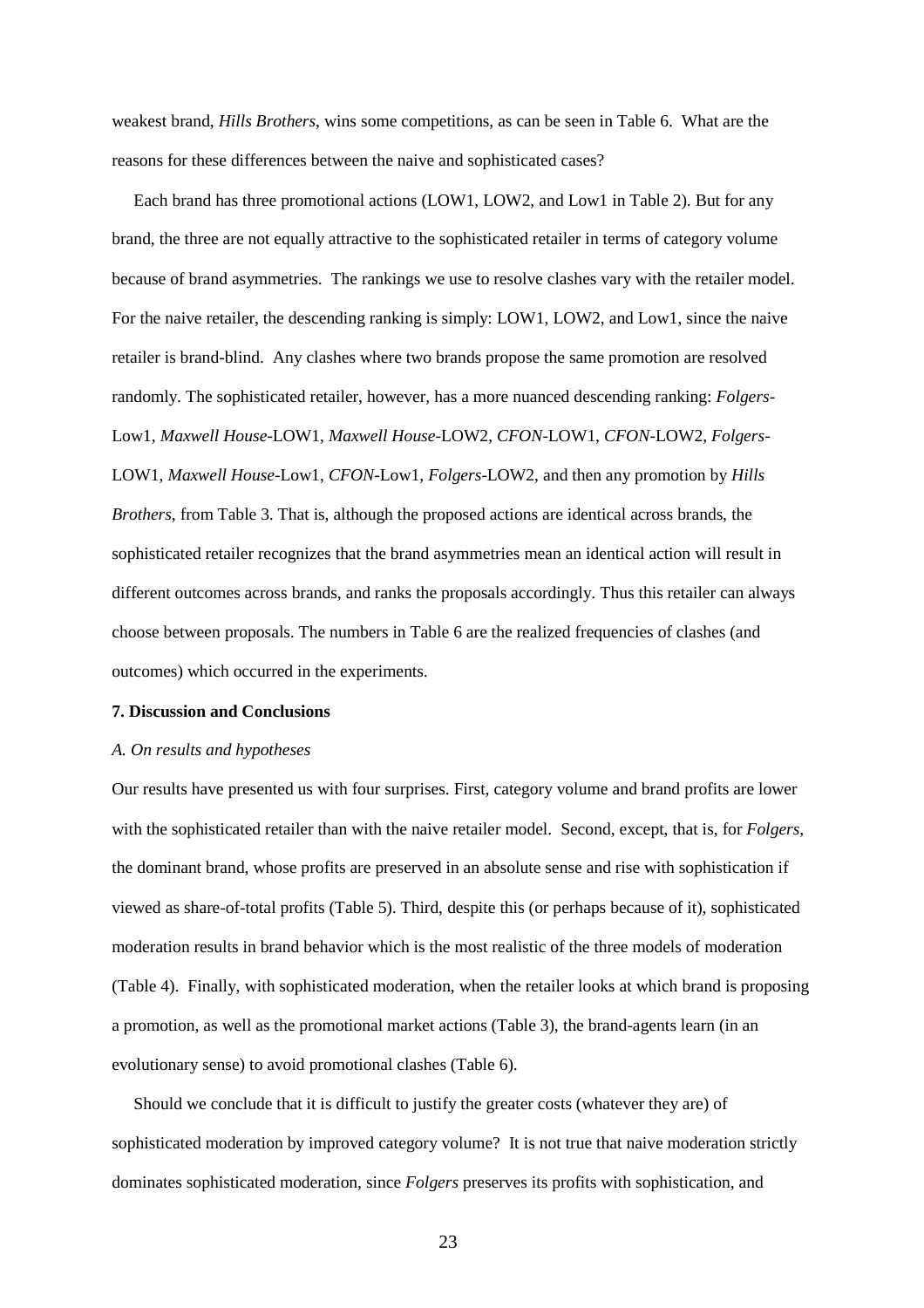*Folgers* is the dominant brand. *Folgers* is well placed to compensate the retailer for any decrease in category volume that results from sophisticated moderation. Whether any such side-payments occurred is unknown to us as we do not have that data. It is also possible the spill-over effects of promoting the dominant brand on sales in other product categories compensate the sophisticated retailer, but again we lack data. This could be a reasonable explanation, though, as few consumers shop for just one item. And of course, this moderation reduces the profits of *Folgers'* competitors, which has advantages for retaining dominance.

That our brand-agents' behavior is most realistic with sophisticated moderation suggests that realworld moderation is likely more sophisticated (that is, brand-aware) than less. That our brand-agents clash less often with sophisticated moderation than with the other cases shows that our agents learn to avoid the risk of losing. Losing means having to price at an uncompetitive shelf price.

We conclude that H1 receives no support: ZI moderation equals naive moderation. Further, although naive moderation provides higher category volume for the retailer than does sophisticated moderation, the behavior of the brand-agents in the simulations suggests that the dominant brand induces brand-awareness in the retailer's decision-making. H2 is thus not supported in the sense of category volume, although future research may reveal that side-payments or spin-offs make it more profitable for the retailer overall.

#### *B. Limitations*

The obvious limitations to our work are first that it only looks at one regional market for one product category. Replication is needed to generalize these findings. Equally we only consider three of many possible models of retailer choice, which in two cases we assume to follow linear formulations. Other types of decision making processes may be equally or more valid. Finally, we are limited in the length of our data series, preventing consideration of short- versus longer-term impacts of promotions.

#### *C. Next steps*

Earlier we mentioned influences on the brands and retailers that we have not tried to model here. An obvious extension of this work would be to develop a similar model for a different supermarket chain, and to allow competition between the two chains for patronage. The chains too would be asymmetric in their costs and their market appeal. When we use evolutionary models to improve understanding of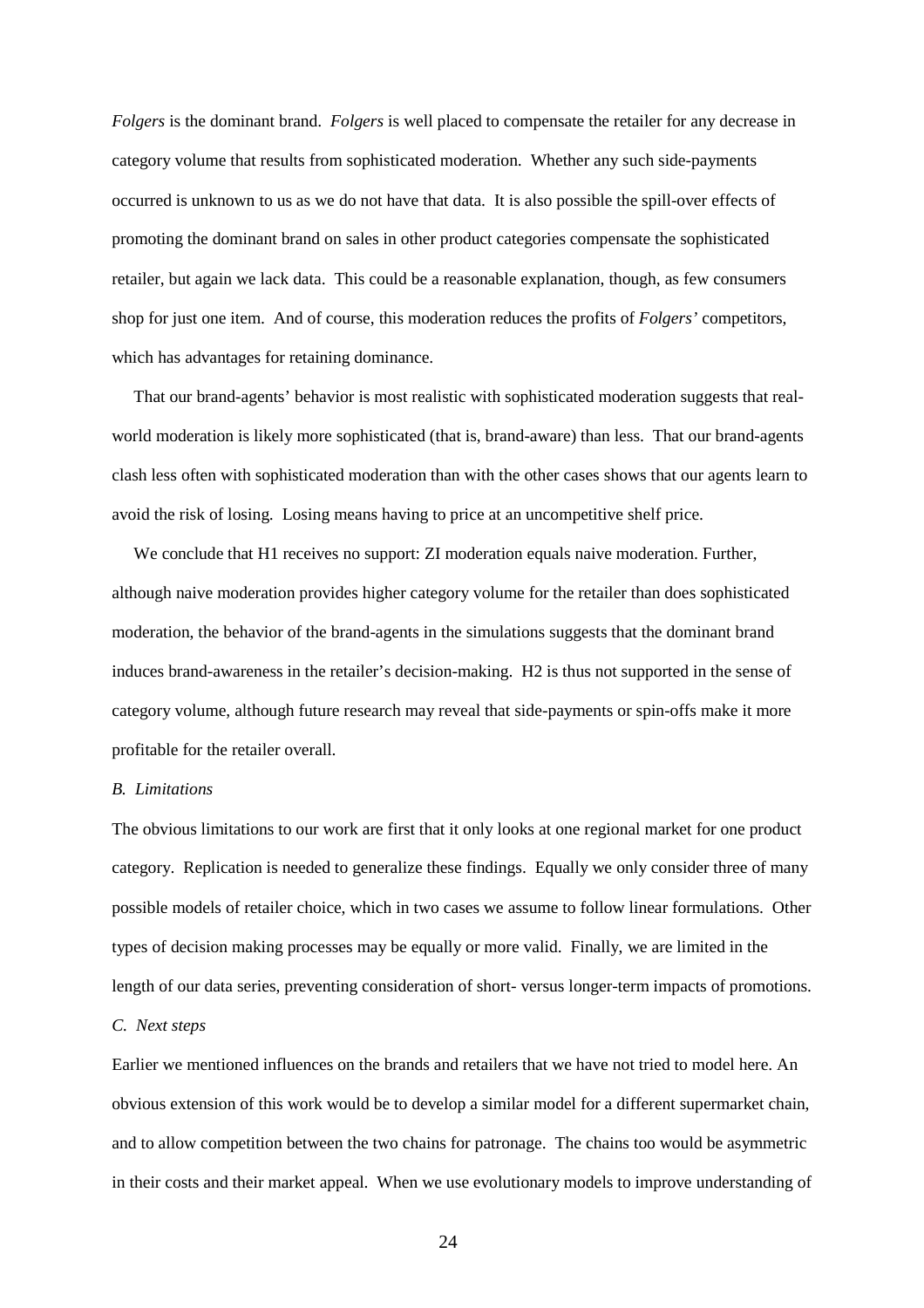real phenomena, we must model the asymmetries we see in the real world, and not assume homogeneity.

The other obvious extension from our findings is to understand the impact of promotions in one category on other categories in the supermarket, that is, to model the total impact of a promotion on the retailer's profits. This, however, needs either more extensive datasets or simpler, perhaps stylized, models of other categories from more limited data.

Finally, and much more ambitiously, we can replace both econometric models of retailers and consumers with bit-string agents. For retailers, this would be a straightforward extension of the brand-agents, since retailers could also be assumed to be profit-maximizing. For consumers, however, this is a more difficult problem because it is harder to define a fitness score around their consumption satisfaction.

#### **References**

- Ailawedi, K.L. 2001. The retail power-performance conundrum: What have we learned? *Journal of Retailing,* **77** 299-318.
- Art, D., R. Gnanadesikan, R. Kettenring. 1982. Data-based metrics for cluster analysis. *Utilitas Mathematica* **21A** 75-99.
- Axelrod, R. 1987. The evolution of strategies in the iterated prisoner's dilemma. L. Davis, ed. *Genetic Algorithms and Simulated Annealing*, Pittman, London, 32-41.
- Bell, D., J. Chiang, P. Padmanabhan. 1999. The decomposition of promotional response: an empirical generalization. *Marketing Science* **18**(4) 504-526.
- Besanko, D., J.P. Dubé, S. Gupta. 2005. Own-brand and cross-brand retail pass-through. *Marketing Science* **24**(1) Winter 123-137.
- Bronnenberg, B.J., V. Mahajan. 2001. Unobserved retailer behavior in multimarket data: joint spatial dependence in market shares and promotion variables." *Marketing Science,* **20**(3) 284-299.
- Bucklin, R. E., Gupta, S., S. Siddarth. 1998. Determining segmentation in sales response across consumer purchase behaviors. *Journal of Marketing Research,* **35**(2) 189-197.
- Carpenter, G., L. Cooper, D. Hanssens, D.F. Midgley. 1988. Asymmetric market share models. *Marketing Science* **7**(4) Fall 393-412.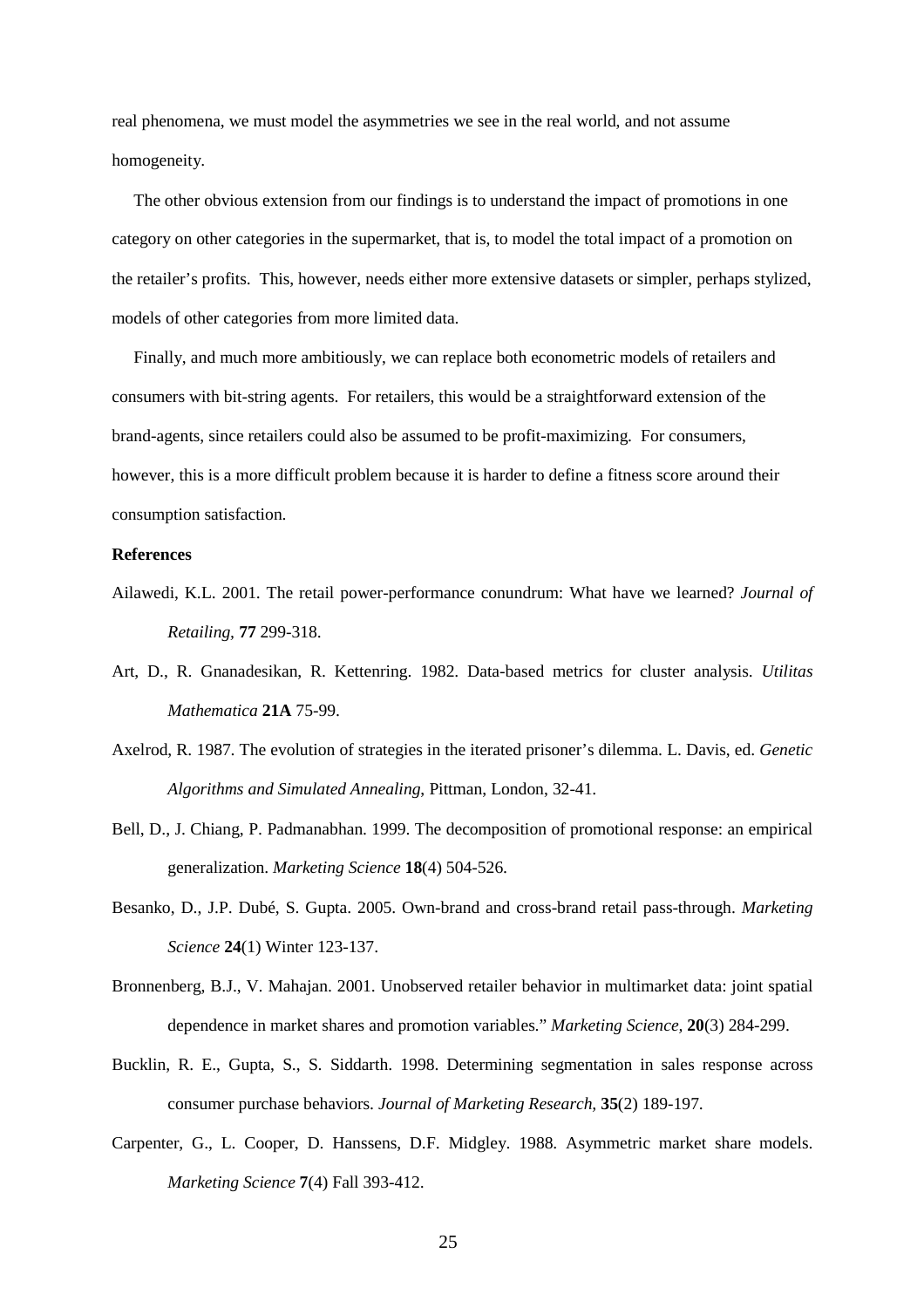- Cliff, D. 2001. "Evolutionary optimization of parameter sets for adaptive software-agent traders in continuous double auction markets," Hewlett-Packard Technical Report HPL-2001-99, November.
- Cooper, L., M. Nakanishi. 1993. *Market share analysis*. Boston, MA, Kluwer.
- De Jong, K.A. 1975. An analysis of the behavior of a class of genetic adaptive systems. PhD dissertation.
- Dreze, X., D.R. Bell. 2003. Creating win-win trade promotions: theory and empirical analysis of scanback trade deals. *Marketing Science* **22**(1) Winter 16-39.
- Duffy, J. 2006. Agent-based models and human subject experiments. The *Handbook of Computational Economics, Volume 2: Agent-Based Modeling*, edited by L. Tesfatsion and K.L. Judd. The series *Handbooks in Economic.* General editors K. Arrow and M. D. Intriligator, Amsterdam, Elsevier Science, 949-1011.
- Gathercole, C., P. Ross. 1997. Small populations over many generations can beat large populations over few generations in genetic programming. *Genetic Programming 1997: Proceedings of the Second Annual Conference*. Stanford, Morgan Kaufmann Publishers Inc. San Francisco, 111-118.
- Gertsner, E. J.D. Hess. 1995. Pull promotions and channel coordination. *Marketing Science* **14**(1) Winter 43-60.
- Gode, D., S. Sunder. 1993. "Allocation efficiency of markets with zero intelligence traders: market as a partial substitute for individual rationality." *Journal of Political Economy* **101** 119-137.
- Grefenstette, J. 1986. Optimization of control parameters for genetic algorithms. *IEEE Transactions on Systems, Man and Cybernetics* **16** (1) January-February 122-128.
- Gupta, S. 1988. Impact of sales promotion on when, what, and how much to buy. *Journal of Marketing Research,* **25**(4) 342–356.
- Kamakura, W.A., W. Kang. 2007. Chain-wide and store-level analysis for cross-category management, *Journal of Retailing* **83**(2) 159-170.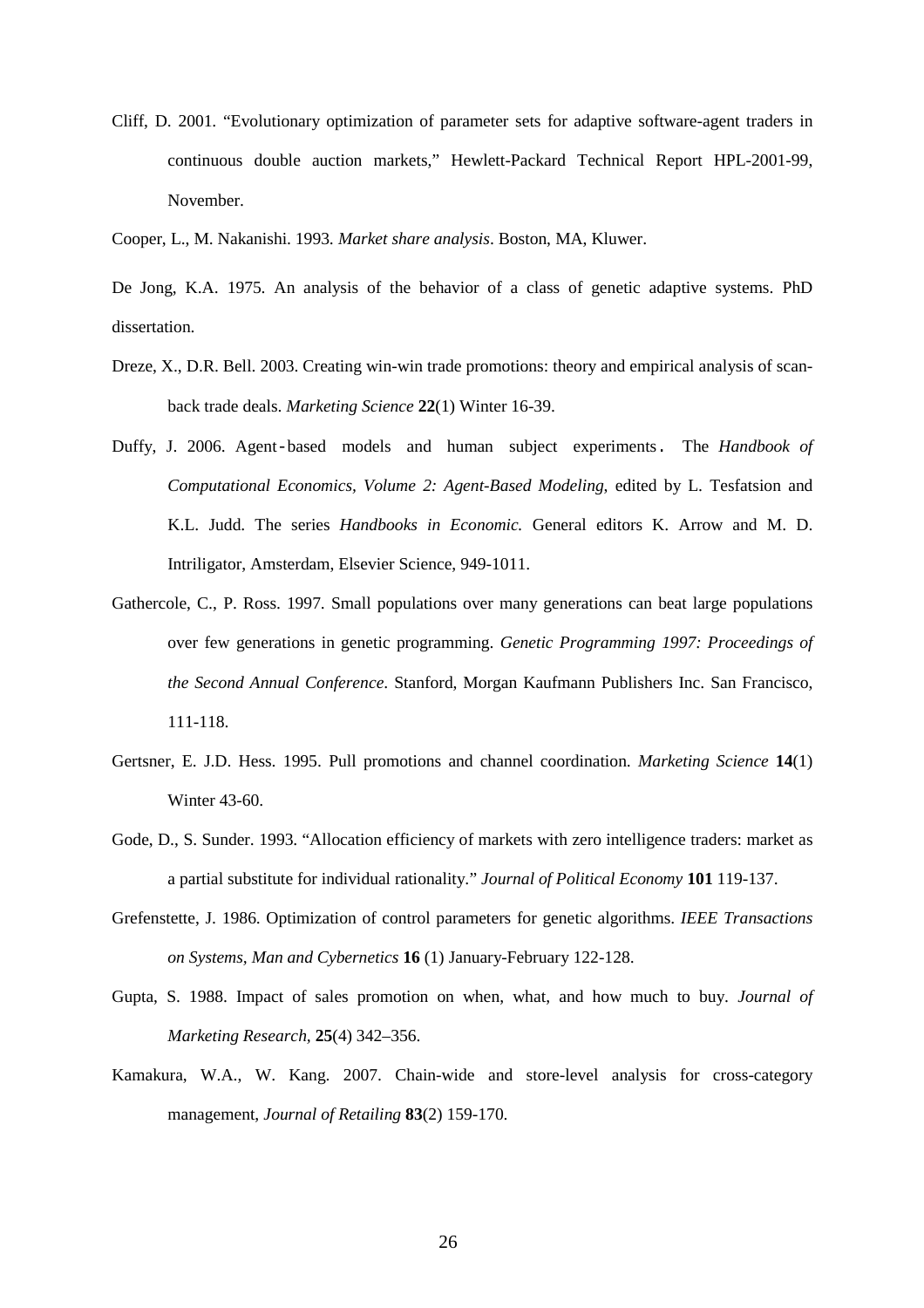- Kim, S.Y., R. Staelin. 1999. Manufacturer allowances and retailer pass-through rates in a competitive environment. *Marketing Science* **18**(1) 59-76.
- Krishna, Aradhna, C.F. Mela, J. Urbany. 2001. Inertia in pricing. Working paper, University of Notre Dame, Notre Dame, IN.
- Kuksov, D., A. Pazgal. 2007. Research note: the effects of costs and competition on slotting allowances. *Marketing Science* **26**(2) March-April 259-267.
- Leeflang, P.S.H., D.R. Wittink. 1992. Diagnosing competitive reactions using (aggregated) scanner data. *International Journal of Research in Marketing* **9**(1) 39-57.
- Lu, Q., S. Moorthy. 2007. Coupons versus rebates. *Marketing Science* **26(**1) January-February 67-82.
- MacQueen, J.B. 1967. "Some methods for classification and analysis of multivariate observations." *Proceedings of the Fifth Berkeley Symposium on Mathematical Statistics and Probability* **1** 281-297.
- Marks, R.E., D.F. Midgley, L.G. Cooper. 2006. Co-evolving better strategies in oligopolistic price wars. *Handbook of Research on Nature-Inspired Computing for Economy and Management*. Edited by Jean-Philippe Rennard, Hershey, PA: Idea Group Inc., 806-821.
- Midgley, D.F., R.E. Marks, L.G. Cooper. 1997. Breeding competitive strategies, *Management Science* **43(**3) March 257-275.
- Moorthy, S. 2005. A General theory of pass-through in channels with category management and retail competition. *Marketing Science* **24**(1) Winter 110-122.
- Neslin, S. A. (2001). Sales promotion. *Handbook of Marketing,* eds. Barton Weitz and Robin Wensley, Sage Publications.
- Nijs, Vincent, M.G. Dekimpe, J-B.E.M. Steenkamp, Dominique M. Hanssens. 2001. The category demand effects of price promotions. *Marketing Science* **20**(1) 1-22.
- Nijs, V.R., S. Srinivasan, K. Pauwels. 2007. Retail-Price Drivers and Retailer Profits. *Marketing Science* **26(**4) July-August, 473-487.
- Pauwels, K., D.M. Hanssens, S. Siddarth. 2002. The Long-term effects of price promotions on category incidence, brand choice and purchase quantity. *Journal of Marketing Research* **39**(4) November 421-139.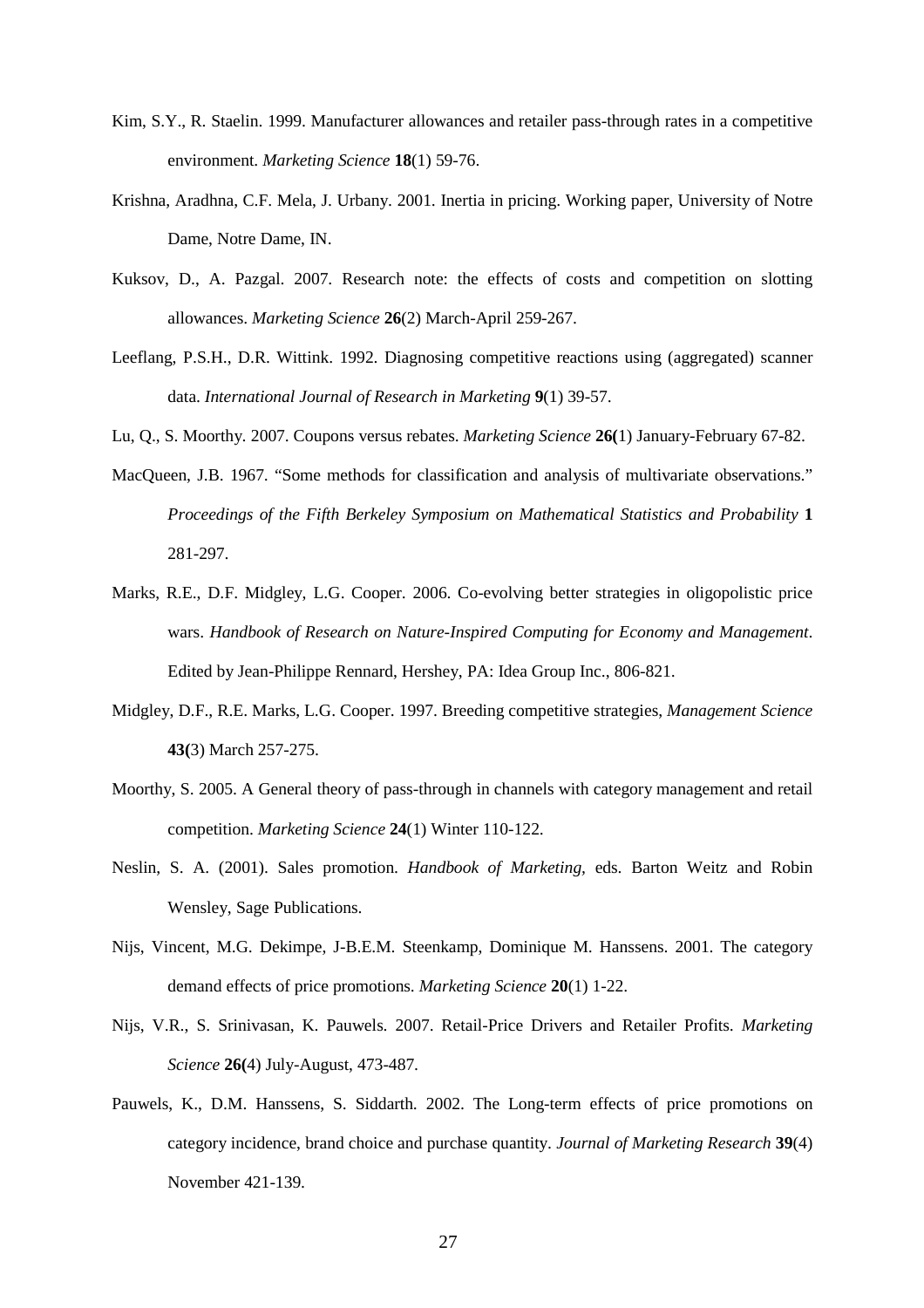- Pauwels, K. 2007. How retailer and competitor decisions drive the long-term effectiveness of manufacturer promotions for fast moving consumer goods. *Journal of Retailing* **83** (3) 297- 308.
- Raju, J., Z.J. Zhang. 2005. Channel coordination in the presence of a dominant retailer. *Marketing Science* **24**(2) Spring 254-262.
- Schraudolf, N.N., J.J. Grefenstette. *A User's Guide to GAucsd 1.4*, Technical Report CS92-249, CSE Department, UC San Diego, 1992, http://www.agsm.edu.au/~bobm/teaching/SimSS/GAucsd.pdf
- Silva-Risso, J.M., R.E. Bucklin, D.C. Morrison. 1999. A decision support system for planning manufacturers' sales promotion calendars. *Marketing Science,* **18**(3) 274-300.
- Srinivasan, S., K. Pauwels, D.M. Hanssens, M.G. Dekimpe. 2004. Do promotions benefit manufacturers, retailers, or both? *Management Science* **50**(5) May 617-629.
- Tellis, G.J., F.S. Zufryden. 1995. Tackling the retailer decision maze: which brands to discount, how much, when and why? *Marketing Science* **14**(3) 271-299, Part 1 of 2.
- Van Valen L. 1973. "A new evolutionary law." *Evolutionary Theory* **1** 1-30.
- Vriend, N. 2000. "An illustration of the essential difference between individual and social learning and its consequences for computational analyses." *Journal of Economic Dynamics and Control* **24** 1-19.
- Zenor, M. J. 1994. The profit benefits of category management. *Journal of Marketing Research,* **31**(2) 202–213.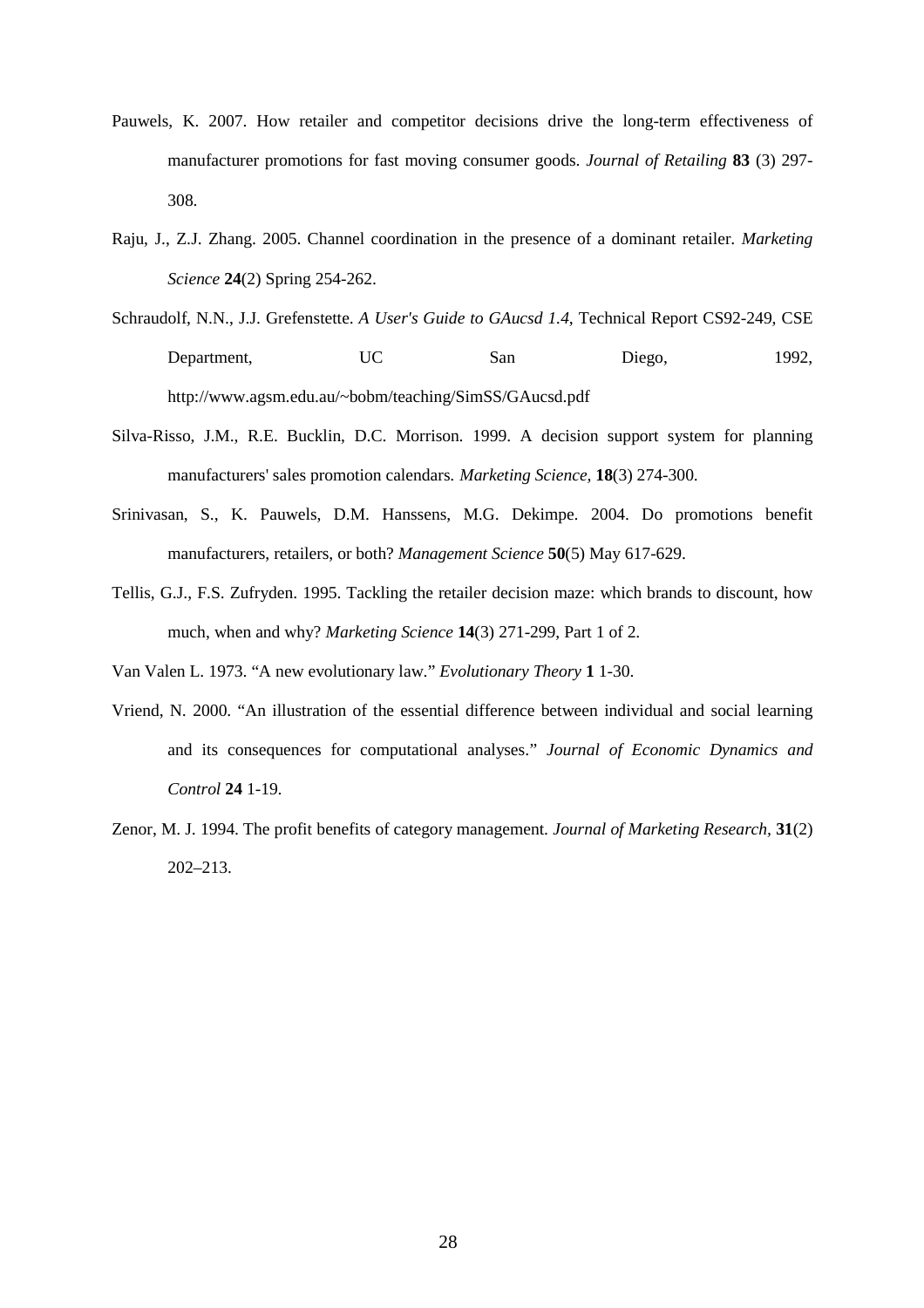# **TABLE 1: Regression coefficients for Retailers**

| <b>Variable</b>                                        | <b>Coefficient</b> | t-value | p value    |
|--------------------------------------------------------|--------------------|---------|------------|
|                                                        |                    |         |            |
| Naïve Retailer (Simple OLS model)                      |                    |         |            |
| Intercept                                              | 1491.3             | 17.3    | < 0.001    |
| Discount from reference shelf price                    | 1293.1             | 3.1     | < 0.01     |
| Proportion of stores with a major promotion            | 905.6              | 3.0     | < 0.01     |
| Proportion of stores with a minor promotion            | 948.6              | 2.0     | < 0.05     |
|                                                        |                    |         |            |
| Sophisticated Retailer (Weighted discount form)        |                    |         |            |
| Intercept                                              | 6.43               | 7.9     | < 0.001    |
| Reference price (average price of non-promoted brands) | $-1.16$            | $-4.7$  | < 0.001    |
| Lag 1 parameter                                        | 0.35               | 3.0     | < 0.01     |
| <b>Major Promotions</b>                                |                    |         |            |
| Folgers                                                | 0.94               | 8.2     | < 0.001    |
| <b>Maxwell House</b>                                   | 1.33               | 15.9    | < 0.001    |
| <b>CFON</b>                                            | 1.24               | 11.2    | < 0.001    |
| <b>Hills Brothers</b>                                  | 0.88               | 6.3     | < 0.001    |
| <b>Minor Promotions</b>                                |                    |         |            |
| Folgers                                                | 2.04               | 8.1     | < 0.001    |
| <b>Maxwell House</b>                                   | 1.43               | 3.1     | < 0.01     |
| CFON does not run minor promotions in this chain       |                    |         |            |
| <b>Hills Bros</b>                                      | 0.00               |         | <b>NS</b>  |
| Impact of other supermarket chain                      |                    |         |            |
| Log (category volume in other chain)                   | 0.38               | 5.4     | < 0.001    |
| Reference price in other chain                         | 0.52               | 5.3     | < 0.001    |
| Major promotion in other chain                         | $-0.22$            | $-1.8$  | < 0.04     |
|                                                        |                    |         | One tailed |
| Minor promotion in other chain                         |                    |         | <b>NS</b>  |
|                                                        |                    |         |            |

Note: Shaded coefficients are those relevant to a choice between competing promotions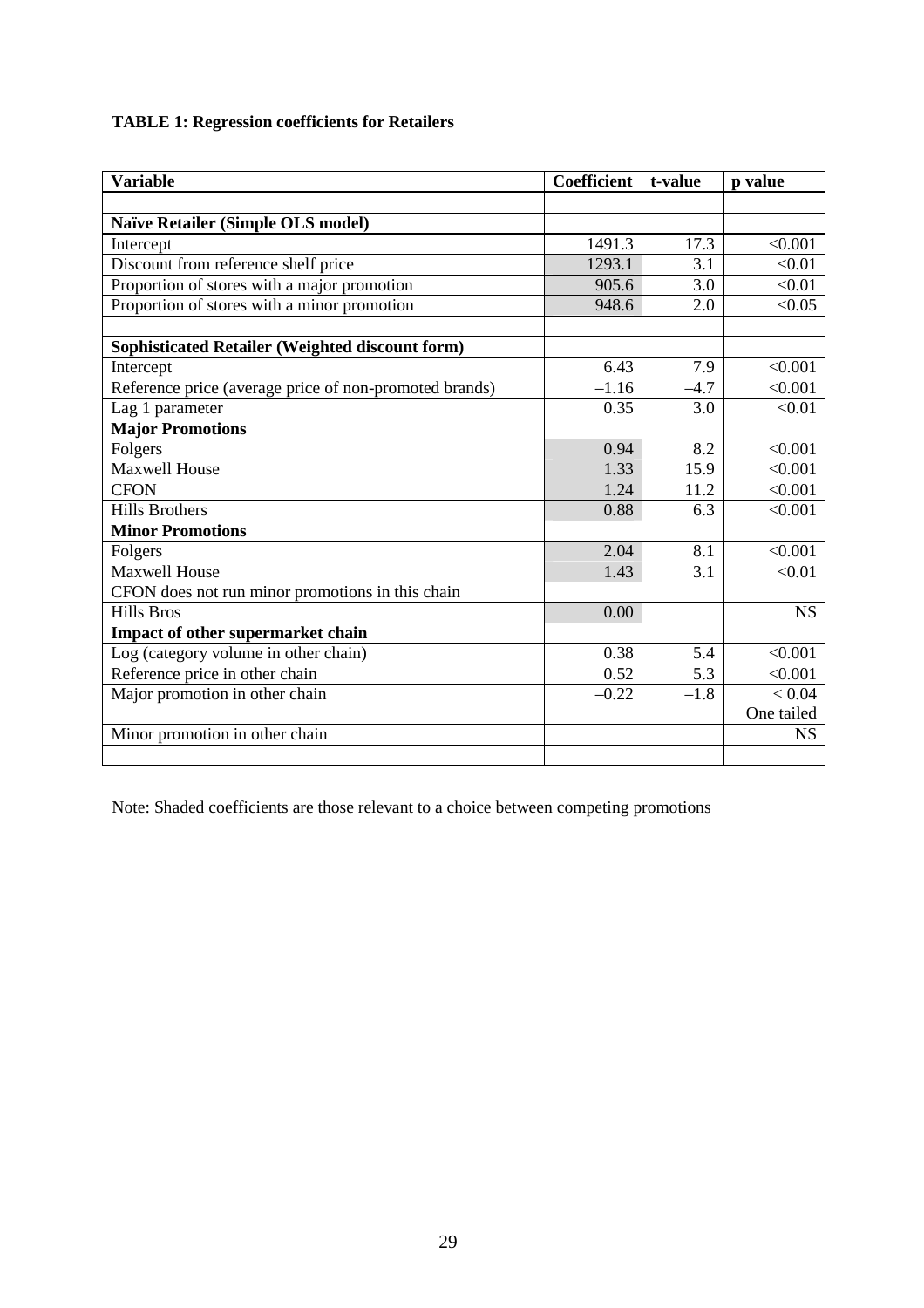# **TABLE 2: Stylized actions**

| <b>Action label</b> | Price $(\$)$ | Feature (% of stores) | Display (% of stores) |
|---------------------|--------------|-----------------------|-----------------------|
| LOW1                | 1.89         | 85                    | 85                    |
| LOW <sub>2</sub>    | 1.99         | 95                    | 95                    |
| Low1                | 2.09         |                       | 80                    |
| Low <sub>2</sub>    | 2.19         |                       |                       |
| High1               | 2.39         |                       |                       |
| High <sub>2</sub>   | 2.49         |                       |                       |
| HIGH1               | 2.55         |                       |                       |
| HIGH <sub>2</sub>   | 2.69         |                       |                       |

Shaded promotions subject to store policy of only one allowed per week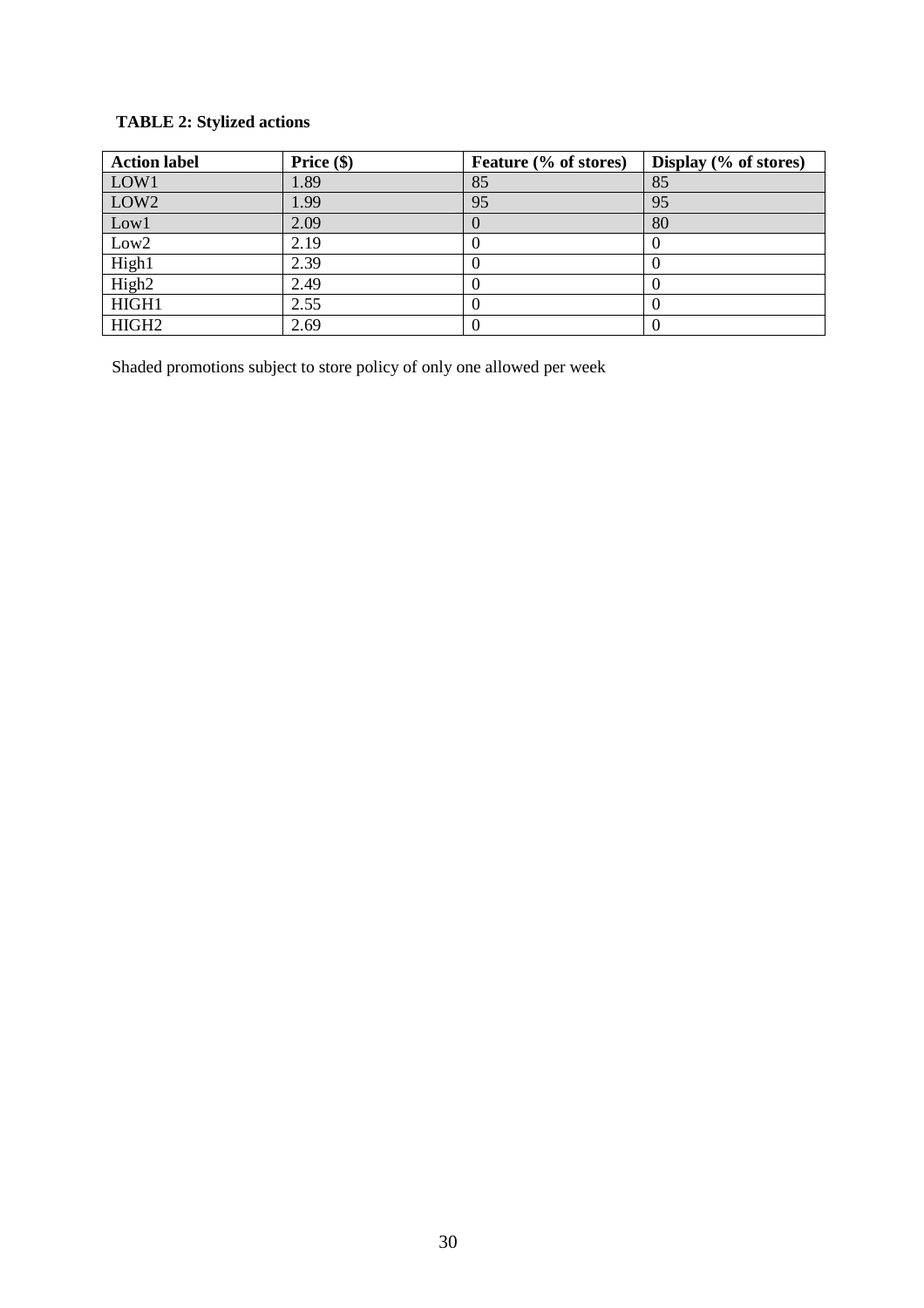# **TABLE 3: Promotional category volumes for naive and sophisticated retailers**

| (A) Naive Retailer         |                          |                        |
|----------------------------|--------------------------|------------------------|
|                            | <b>Type of Promotion</b> | <b>Category Volume</b> |
|                            | LOW1                     | 3115                   |
|                            | LOW <sub>2</sub>         | 3076                   |
|                            | low1                     | 2845                   |
|                            | Reference volume         |                        |
|                            | without promotion        | 1491                   |
| (B) Sophisticated Retailer |                          |                        |
| <b>Brand</b>               | <b>Type of Promotion</b> | <b>Category Volume</b> |
| Folgers                    | low1                     | 3265                   |
| Maxwell House              | LOW1                     | 3250                   |
| Maxwell House              | LOW <sub>2</sub>         | 3127                   |
| <b>CFON</b>                | LOW1                     | 3090                   |
| <b>CFON</b>                | LOW <sub>2</sub>         | 2981                   |
| Folgers                    | LOW1                     | 2612                   |
| Maxwell House              | low1                     | 2609                   |
| <b>CFON</b>                | $low1*$                  | 2609                   |
| Folgers                    | LOW <sub>2</sub>         | 2541                   |
| Hills Brothers             | LOW1                     | 2525                   |
| Hills Brothers             | LOW <sub>2</sub>         | 2462                   |
| <b>Hills Brothers</b>      | low1                     | 1587                   |
| Reference volume           |                          |                        |
| without promotion          |                          | 1541                   |

\* CFON does not run display-only promotions in the period we observe. To estimate what the impact of such a promotion might be we use the coefficient from an equivalent brand, *Maxwell House*.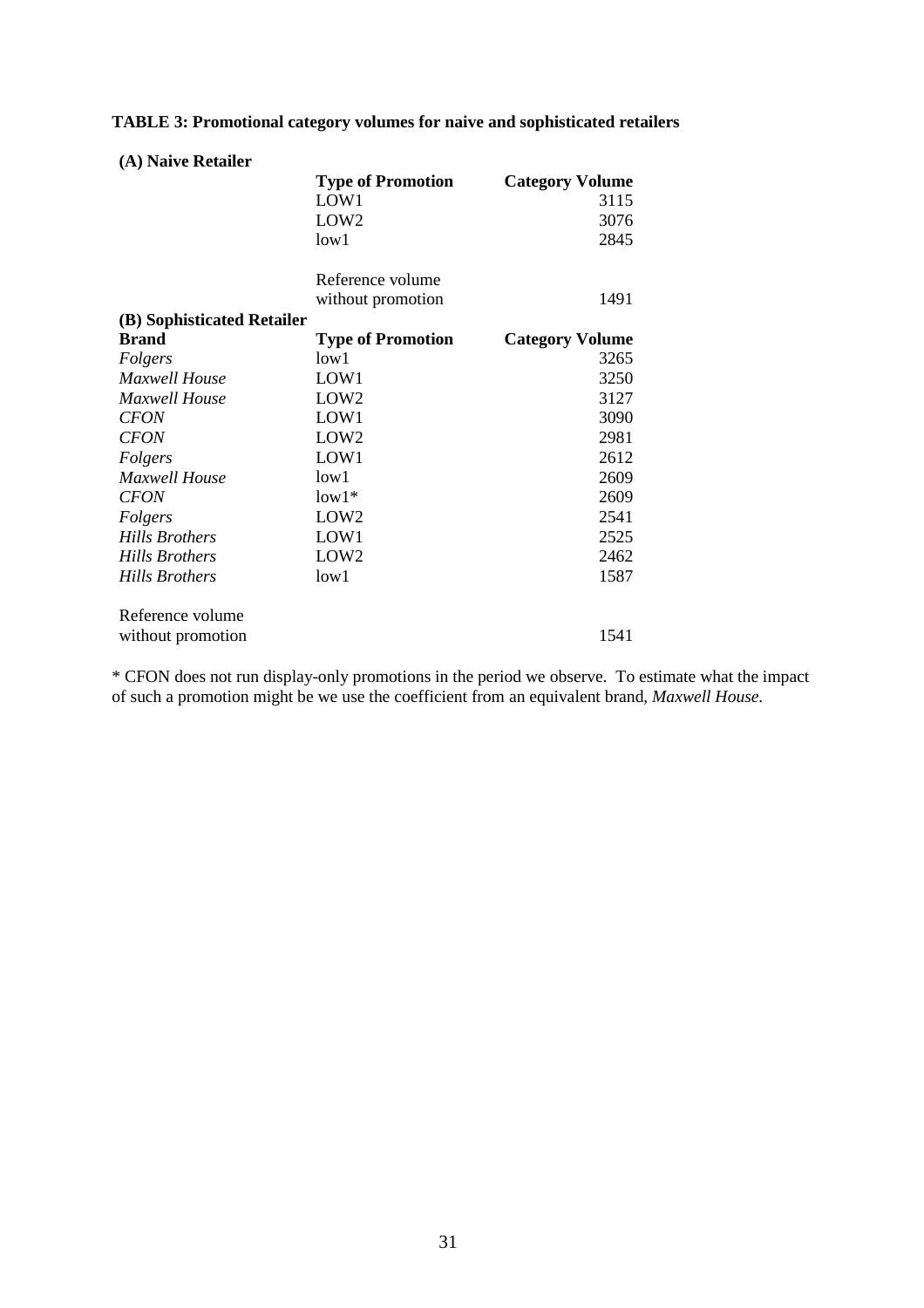# **TABLE 4: Stylized actions from Monte Carlo simulations (Percentage of actions)**

# **Stylized Actions**

|                                   | LOW1 | LOW <sub>2</sub> | Low1           | Low2           | High1          | High <sub>2</sub> | HIGH1    | HIGH <sub>2</sub> |
|-----------------------------------|------|------------------|----------------|----------------|----------------|-------------------|----------|-------------------|
| <b>Zero-Intelligence Retailer</b> |      |                  |                |                |                |                   |          |                   |
| Folgers                           | 23   | $\Omega$         | $\Omega$       | 22             | 1              | 54                | $\Omega$ |                   |
| Maxwell                           | 24   | 0                | 0              | 20             | $\overline{2}$ | 54                |          |                   |
| <b>CFON</b>                       | 20   | 0                |                | $\theta$       | $\theta$       | 56                | 2        | 22                |
| Hills                             | 33   | $\theta$         |                | 16             | 0              | 49                |          | $\Omega$          |
| <b>Naive Retailer</b>             |      |                  |                |                |                |                   |          |                   |
| Folgers                           | 21   | $\Omega$         |                | 20             | 1              | 54                | $\Omega$ |                   |
| Maxwell                           | 25   |                  | 2              | 4              | $\overline{2}$ | 62                | 3        | 2                 |
| <b>CFON</b>                       | 22   |                  | л.             | $\overline{2}$ | $\overline{2}$ | 59                | 5        | 8                 |
| <b>Hills</b>                      | 25   |                  | -1             | 4              | $\overline{0}$ | 67                |          | $\overline{2}$    |
| <b>Sophisticated Retailer</b>     |      |                  |                |                |                |                   |          |                   |
| Folgers                           | 8    |                  | 11             | 15             | 8              | 32                | 9        | 11                |
| Maxwell                           | 5    | 4                | 7              | 15             | 13             | 32                | 12       | 12                |
| <b>CFON</b>                       | 6    | 6                | 6              | 10             | 12             | 30                | 14       | 15                |
| Hills                             | 5    | 6                | 8              | 12             | 9              | 32                | 12       | 16                |
| <b>Historical</b>                 |      |                  |                |                |                |                   |          |                   |
| 4 brand data                      | 2    |                  | $\overline{c}$ | 13             | 24             | 12                | 33       |                   |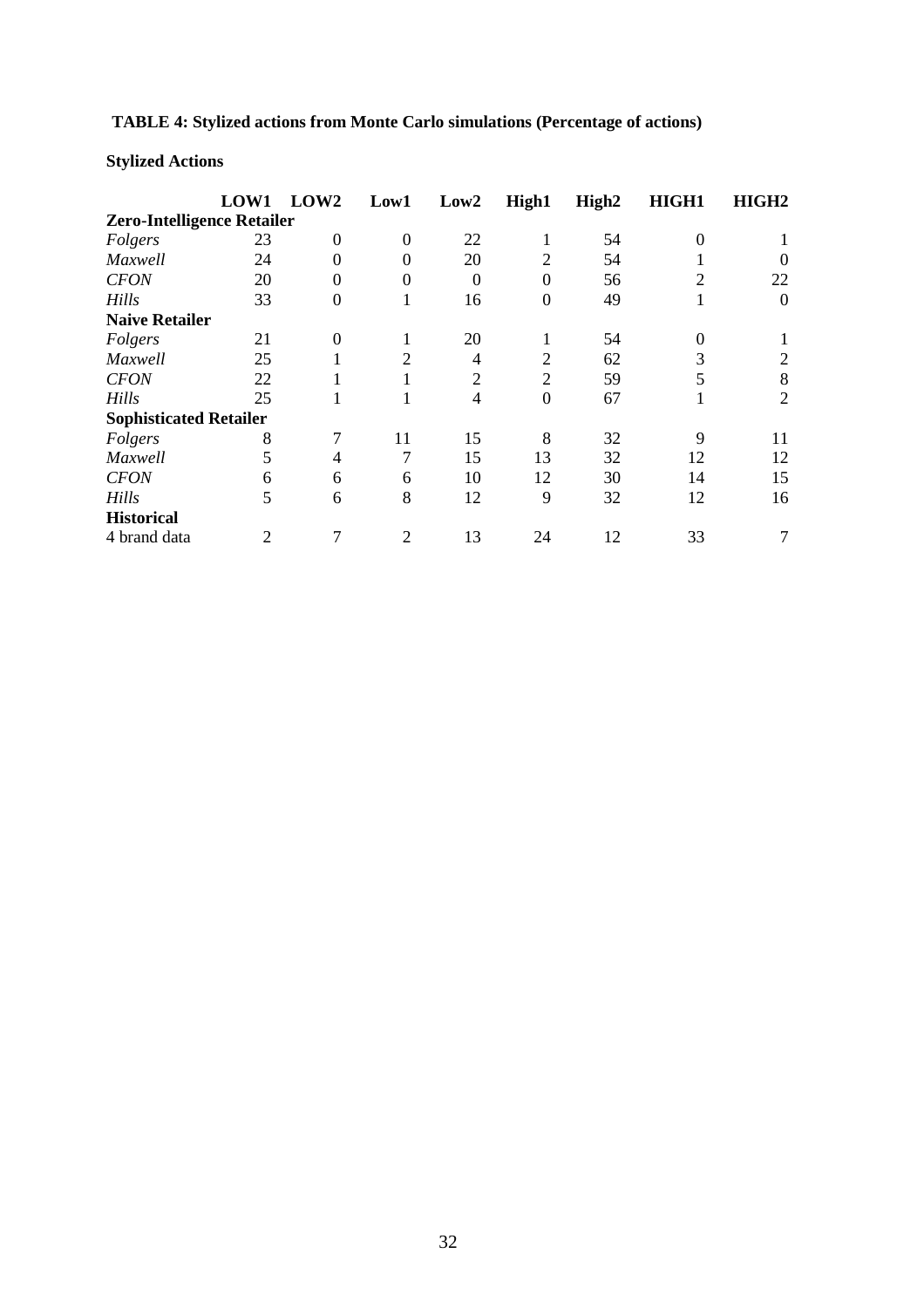# **TABLE 5: Total category volumes and brand profits**

|                              | Zero-intelligence<br>retailer |                | Naive retailer |         | Sophisticated<br>retailer |         |
|------------------------------|-------------------------------|----------------|----------------|---------|---------------------------|---------|
|                              | <b>Mean</b>                   | Std.dev        | <b>Mean</b>    | Std.dev | <b>Mean</b>               | Std.dev |
| <b>Total Category Volume</b> | 1756                          | 17             | 1763           | 40      | 1617                      | 63      |
| <b>Profits</b>               |                               |                |                |         |                           |         |
| Folgers                      | 331                           | 11             | 324            | 17      | 330                       | 26      |
| <b>Maxwell House</b>         | 244                           | 12             | 241            | 13      | 203                       | 14      |
| <b>CFON</b>                  | 66                            | $\mathfrak{Z}$ | 76             | 10      | 63                        | 12      |
| <b>Hills Brothers</b>        | 45                            |                | 42             | 3       | 29                        | 3       |
| Total (Four Brand)           | 686                           | 8              | 682            | 17      | 625                       | 28      |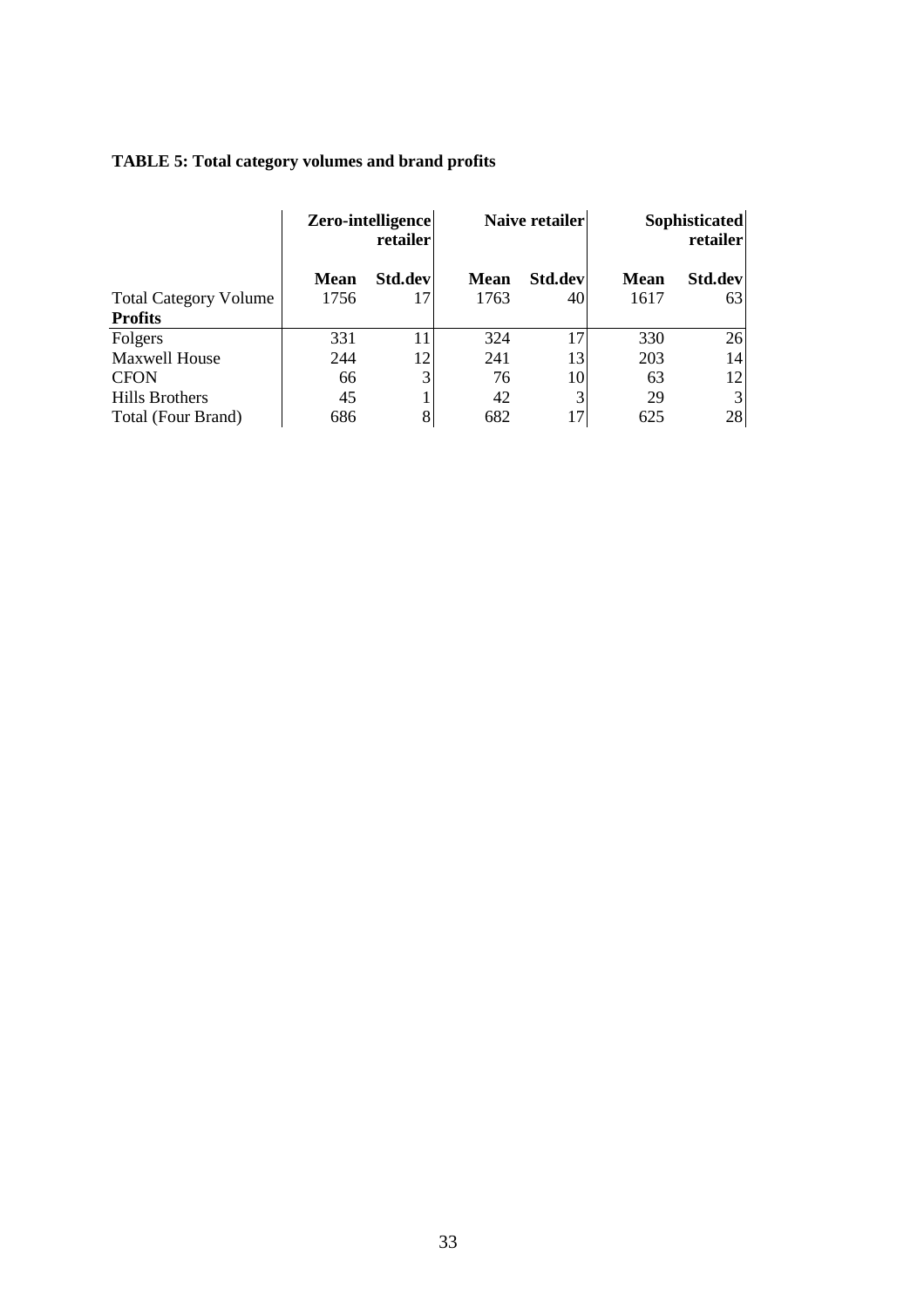## **TABLE 6: Promotional Clashes**

## **Two-way clashes for the naive retailer case (30)**

|             | Folgers | Maxwell        | <b>CFON</b>    | Hills        |
|-------------|---------|----------------|----------------|--------------|
| Folgers     |         | 2 to 1 Maxwell |                | 5 to 4 Hills |
| Maxwell     |         |                | 8 to 3 Maxwell |              |
| <b>CFON</b> |         |                |                | 4 to 3 CFON  |
| Hills       |         |                |                |              |

## **Two-way clashes for the sophisticated retailer case (16)**

|             | Folgers | Maxwell        | <b>CFON</b> | Hills                          |
|-------------|---------|----------------|-------------|--------------------------------|
| Folgers     |         | 2 to 1 Folgers | to 1        | 2 to 1 Folgers                 |
| Maxwell     |         |                | to 1        | $\frac{1}{2}$ to $\frac{1}{2}$ |
| <b>CFON</b> |         |                |             | $2$ to $2$                     |
| Hills       |         |                |             |                                |